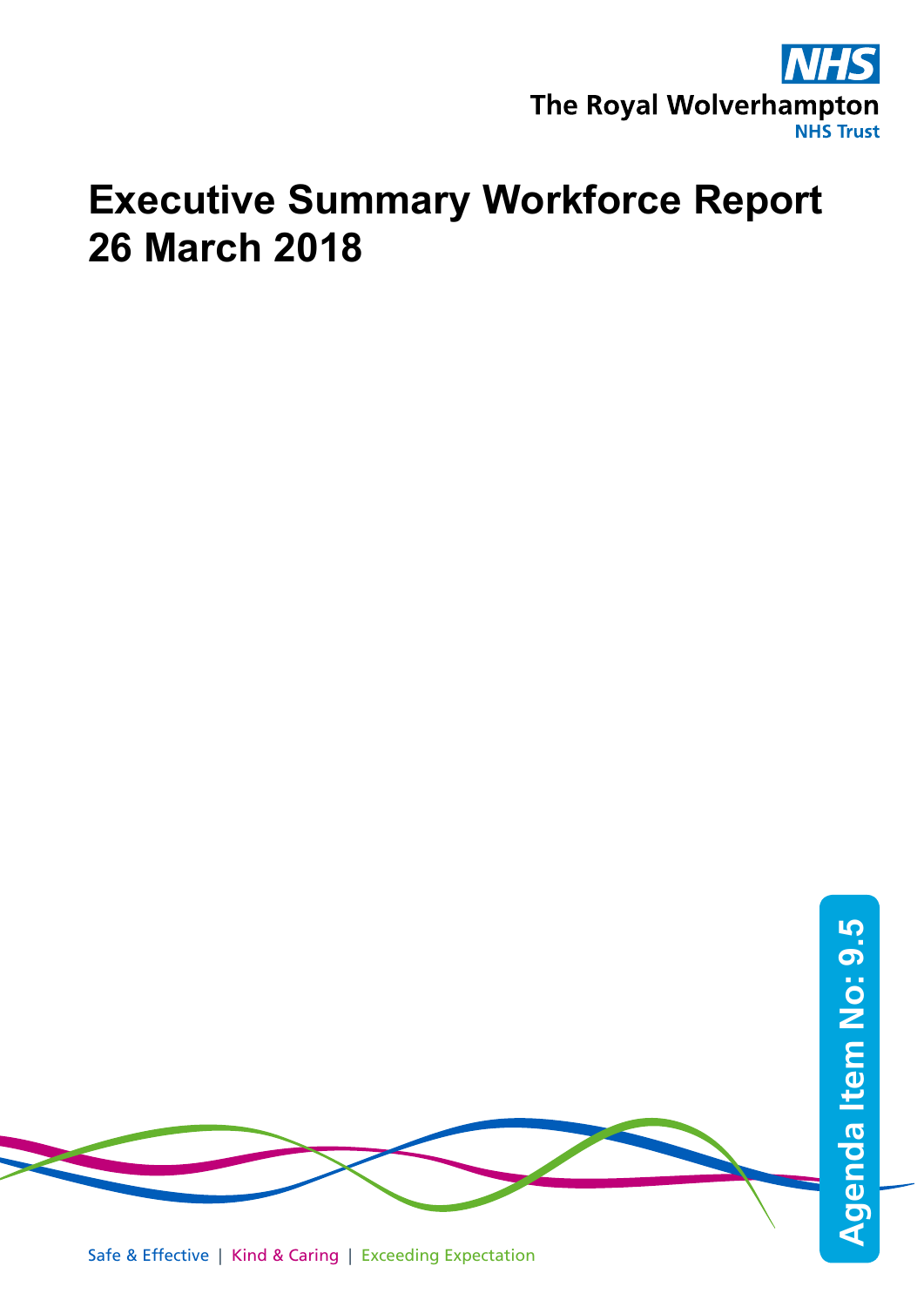**NHS** The Royal Wolverhampton

| <b>Trust Board Report</b>                                      |                                                                                                                                                                                                                                                                                                                                                                                                                                                                                                                                                                                                                                                                                                                                                                                                                                     |  |  |  |  |
|----------------------------------------------------------------|-------------------------------------------------------------------------------------------------------------------------------------------------------------------------------------------------------------------------------------------------------------------------------------------------------------------------------------------------------------------------------------------------------------------------------------------------------------------------------------------------------------------------------------------------------------------------------------------------------------------------------------------------------------------------------------------------------------------------------------------------------------------------------------------------------------------------------------|--|--|--|--|
| <b>Meeting Date:</b>                                           | 26 <sup>th</sup> March 2018                                                                                                                                                                                                                                                                                                                                                                                                                                                                                                                                                                                                                                                                                                                                                                                                         |  |  |  |  |
| Title:                                                         | <b>Executive Summary Workforce Report</b>                                                                                                                                                                                                                                                                                                                                                                                                                                                                                                                                                                                                                                                                                                                                                                                           |  |  |  |  |
| <b>Executive</b><br>Summary:                                   | This report provides updates on progress on the delivery of the People and<br>Organisation Development Strategy 2016 - 2020, and specifically:<br>1. Engagement & Culture<br>2. Future Workforce<br><b>Nursing Workforce Summary</b><br><b>Medical Workforce Summary</b><br>3. Organisation Development<br>4. Workforce Intelligence and Planning<br>5. Underpinning Workforce Assurance<br>This report provides an update on the actions completed in the delivery of<br>the People and Organisation Development Strategy and provides an update<br>on metrics to provide the Board with assurance relating to the Strategy and<br>the mitigation of risks relating to Board Assurance Framework - Strategic<br>Risk 1. The Workforce and Organisation Development Committee also<br>receive regular reports on Workforce Metrics. |  |  |  |  |
| <b>Report of:</b>                                              | Alan Duffell - Director of Workforce                                                                                                                                                                                                                                                                                                                                                                                                                                                                                                                                                                                                                                                                                                                                                                                                |  |  |  |  |
| <b>Action</b><br><b>Requested:</b>                             | <b>Receive and note</b>                                                                                                                                                                                                                                                                                                                                                                                                                                                                                                                                                                                                                                                                                                                                                                                                             |  |  |  |  |
| For the attention<br>of the Board                              | The report provides an update on activity to reach Trust targets on the<br>Workforce Metrics measuring the delivery of the People and Organisation<br>Development Strategy 2016 - 2020                                                                                                                                                                                                                                                                                                                                                                                                                                                                                                                                                                                                                                              |  |  |  |  |
| <b>Assure</b>                                                  | Actions on Recruitment, Retention and Engagement to mitigate SR1 on<br>Board Assurance Framework.                                                                                                                                                                                                                                                                                                                                                                                                                                                                                                                                                                                                                                                                                                                                   |  |  |  |  |
| <b>Advise</b>                                                  | Progress on delivery of the actions within the People and Organisation<br>Development Strategy 2016 - 2020 to support with the approach to OD.                                                                                                                                                                                                                                                                                                                                                                                                                                                                                                                                                                                                                                                                                      |  |  |  |  |
| <b>Alert</b>                                                   | The Trust performance on 12 month rolling sickness absence against<br>$\bullet$<br>target is red rated.                                                                                                                                                                                                                                                                                                                                                                                                                                                                                                                                                                                                                                                                                                                             |  |  |  |  |
| <b>Author + Contact</b><br><b>Details:</b>                     | Catherine Griffiths, Deputy Director of HR<br>Tel 01902 695430<br>Email Catherine.Griffiths7@nhs.net                                                                                                                                                                                                                                                                                                                                                                                                                                                                                                                                                                                                                                                                                                                                |  |  |  |  |
| <b>Links to Trust</b><br><b>Strategic</b><br><b>Objectives</b> | 4. Attract, retain and develop our staff, and improve employee engagement.<br>6. Be in the top 25% of all key performance indicators.                                                                                                                                                                                                                                                                                                                                                                                                                                                                                                                                                                                                                                                                                               |  |  |  |  |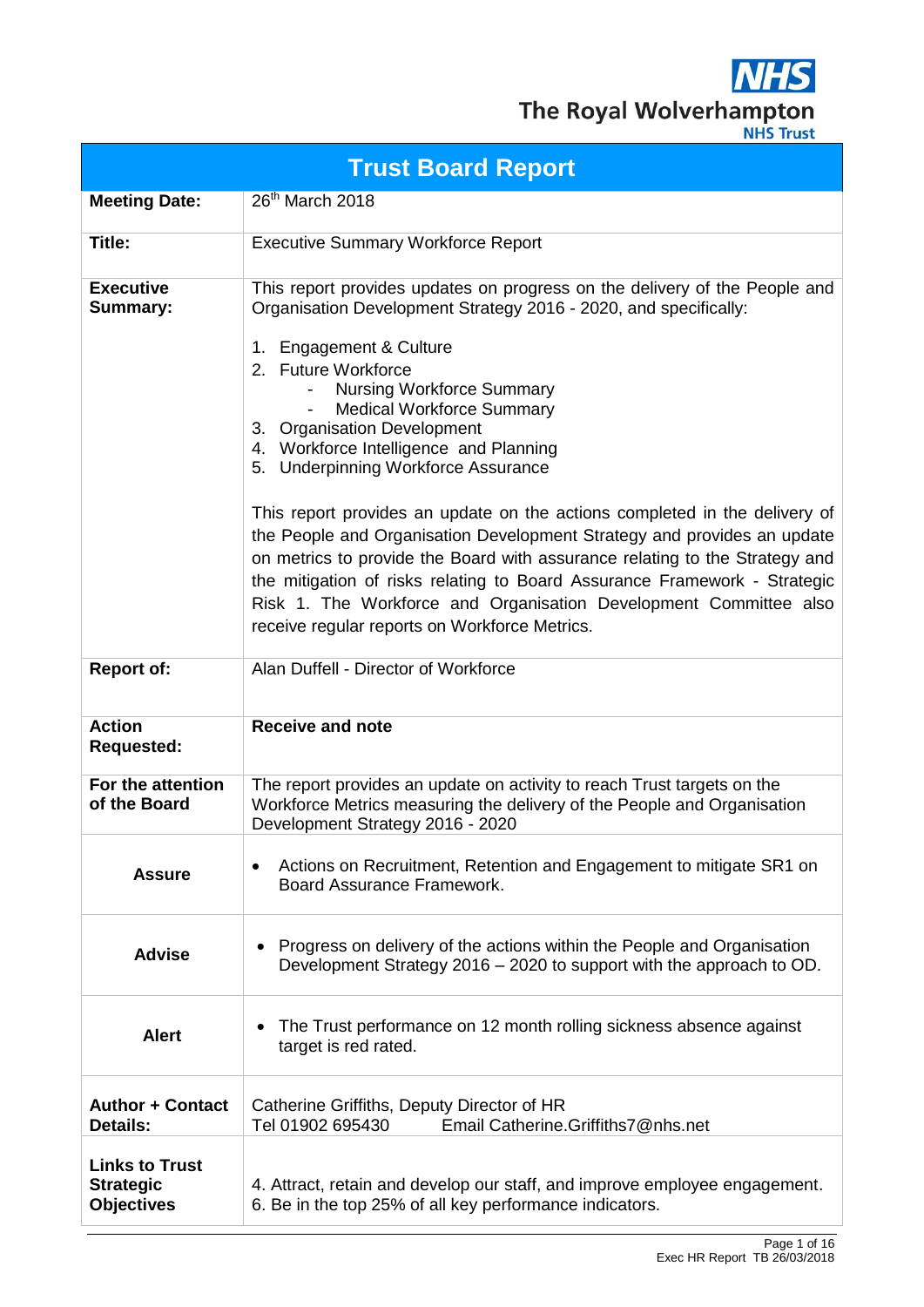| <b>Resource</b><br>Implications:               | <b>NONE</b>                                                                                                                                                                                                                                                                                                                                                 |
|------------------------------------------------|-------------------------------------------------------------------------------------------------------------------------------------------------------------------------------------------------------------------------------------------------------------------------------------------------------------------------------------------------------------|
| <b>CQC Domains</b>                             | Well-led: the leadership, management and governance of the organisation<br>make sure it's providing high-quality care that's based around individual<br>needs, that it encourages learning and innovation, and that it promotes an<br>open and fair culture.                                                                                                |
| <b>Equality and</b><br><b>Diversity Impact</b> | The Trust Approach to Equality, Diversity and Inclusion addresses actions for<br>WRES, EDS2 and WDES and the Trust approach to EDI and the provisions<br>of the Equality Act 2010 as part of the People and Organisation<br>Development Strategy 2016-2020.                                                                                                 |
| <b>Risks: BAF/TRR</b>                          | BAF Strategic Risk 1 - Workforce                                                                                                                                                                                                                                                                                                                            |
| <b>Risk: Appetite</b>                          | The report seeks to provide Board Assurance and to decrease the Workforce<br>Risks within the Trust.                                                                                                                                                                                                                                                        |
| <b>Public or Private:</b>                      | <b>PUBLIC</b>                                                                                                                                                                                                                                                                                                                                               |
| <b>Other formal</b><br>bodies involved:        | Workforce & Organisational Committee (WODC)                                                                                                                                                                                                                                                                                                                 |
| <b>References</b>                              | NONE - National Workforce Strategy currently in consultation phase                                                                                                                                                                                                                                                                                          |
| <b>NHS</b><br><b>Constitution:</b>             | In determining this matter, the Board should have regard to the Core<br>principles contained in the Constitution of:<br>Equality of treatment and access to services<br>High standards of excellence and professionalism<br>Service user preferences<br>Cross community working<br><b>Best Value</b><br>Accountability through local influence and scrutiny |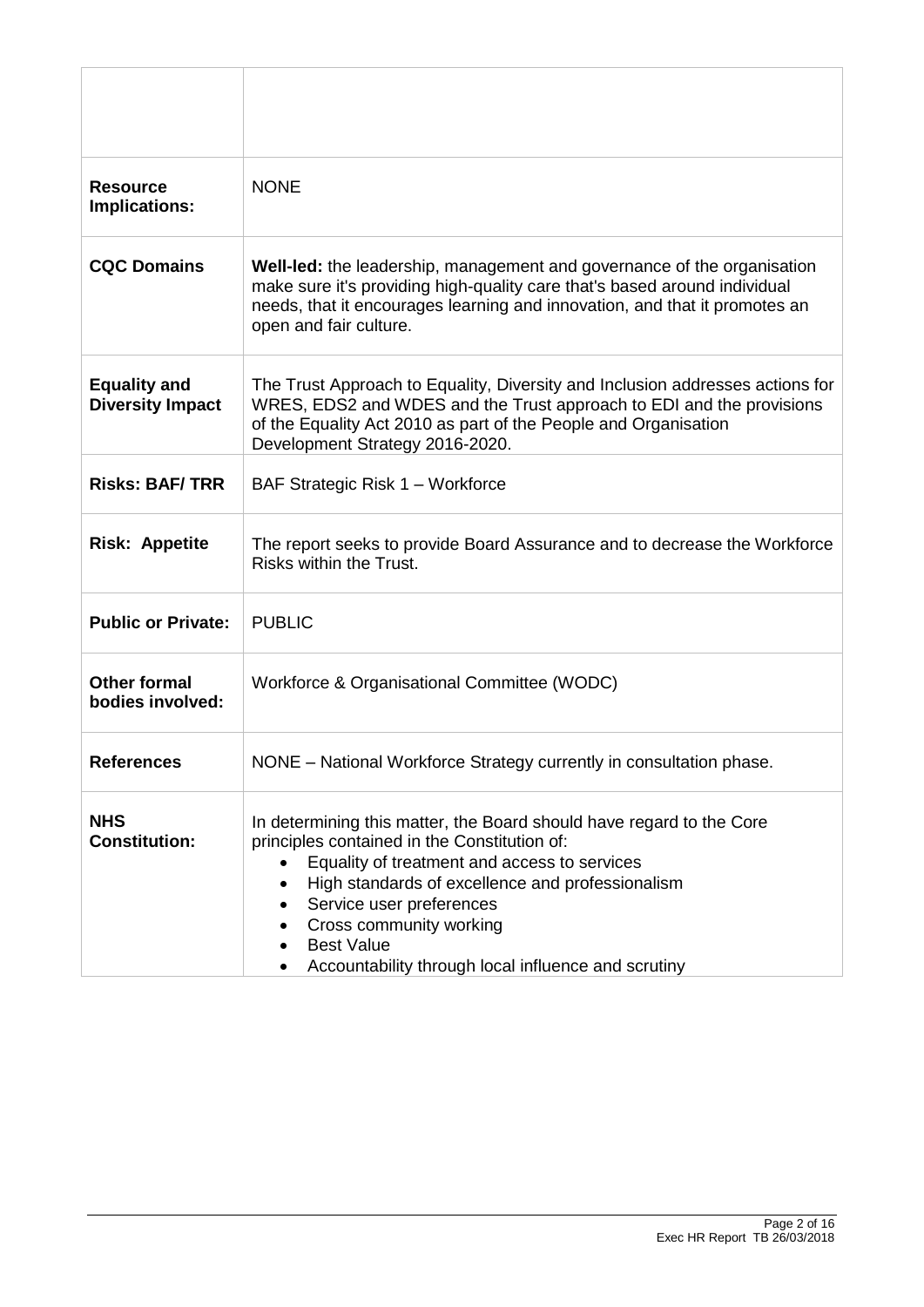|       | <b>Report Details</b>                                                                                                                                                                                                                                                                                                                                                                                                                                                        |
|-------|------------------------------------------------------------------------------------------------------------------------------------------------------------------------------------------------------------------------------------------------------------------------------------------------------------------------------------------------------------------------------------------------------------------------------------------------------------------------------|
|       | People and Organisation Development Strategy 2016-2020                                                                                                                                                                                                                                                                                                                                                                                                                       |
|       | <b>Summary</b>                                                                                                                                                                                                                                                                                                                                                                                                                                                               |
|       | The People and Organisation Development Strategy 2016 - 2020 sets out the framework for the<br>effective management of resources and reporting on outcomes achieved and metrics aims to<br>assure the Trust Board and Trust Management Committee that action is being taken to mitigate<br>strategic risk one on the Board Assurance Framework.                                                                                                                              |
| 1.    | Equality<br>& Diversity                                                                                                                                                                                                                                                                                                                                                                                                                                                      |
|       | Engagement<br>Recognition<br><b>Employee Relations</b><br>& Reward<br>& Retention<br>and Culture                                                                                                                                                                                                                                                                                                                                                                             |
|       | Leadership, Engagement &<br>Continuous improvemen                                                                                                                                                                                                                                                                                                                                                                                                                            |
| 1.1   | <b>Equality, Diversity and Inclusion</b>                                                                                                                                                                                                                                                                                                                                                                                                                                     |
| 1.1.1 | The national staff survey results are contained within a separate report. The high level results<br>indicate that a higher number staff within the Trust report experiencing discrimination at work<br>than is the case nationally for comparable Trusts. The equality impact of this data, along with<br>the WRES result is being evaluated and this will inform the equality, diversity and inclusion work<br>for the immediate future.                                    |
| 1.1.2 | The Cultural Ambassador pilot arrangements are well advanced within the Trust, the interviews<br>have taken place and offers will be made to 11 staff wishing to take up the cultural ambassador<br>role. A comprehensive three-day training program takes place on 26 <sup>th</sup> to 28 <sup>th</sup> March 2018 and<br>will involve a range of stakeholders including the ambassadors, staff side invitation and human<br>resources. The pilot will start in April 2018. |
| 1.1.3 | The Every Voice Matters campaign continues, this is aimed at increasing staff engagement and<br>staff voice within the Trust. There has been strong engagement from staff on getting involved<br>with the self-managed staff groups and staff-side are supportive of developing the partnership<br>approach to working. A calendar of events has been developed in order to celebrate the<br>diversity of the workforce and community, this has been well received by staff. |
| 1.1.4 | The Trust signed the armed forces covenant on 16 <sup>th</sup> March 2018 and celebrated with a staff<br>event with a high level of staff engagement.                                                                                                                                                                                                                                                                                                                        |
| 1.1.5 | The gender pay gap preparation work is on track and reporting on statutory requirements will<br>start in the new financial year.                                                                                                                                                                                                                                                                                                                                             |
| 1.2   | <b>Workforce Race and Disability Equality Standards and EDS 2</b>                                                                                                                                                                                                                                                                                                                                                                                                            |
| 1.2.1 | Work has started on collecting data for the WRES and WDES indicators, these are to be<br>incorporated within the Annual Equalities Report along with patient experience data and a<br>review of EDS2 outcomes.                                                                                                                                                                                                                                                               |
| 1.2.2 | The WRES indicators above national average are on the directorate risk register and the<br>effectiveness of mitigating action taken is being reviewed. In particular the cultural ambassador<br>pilot aims to address the higher likelihood of black and minority ethnic staff to be disciplined at                                                                                                                                                                          |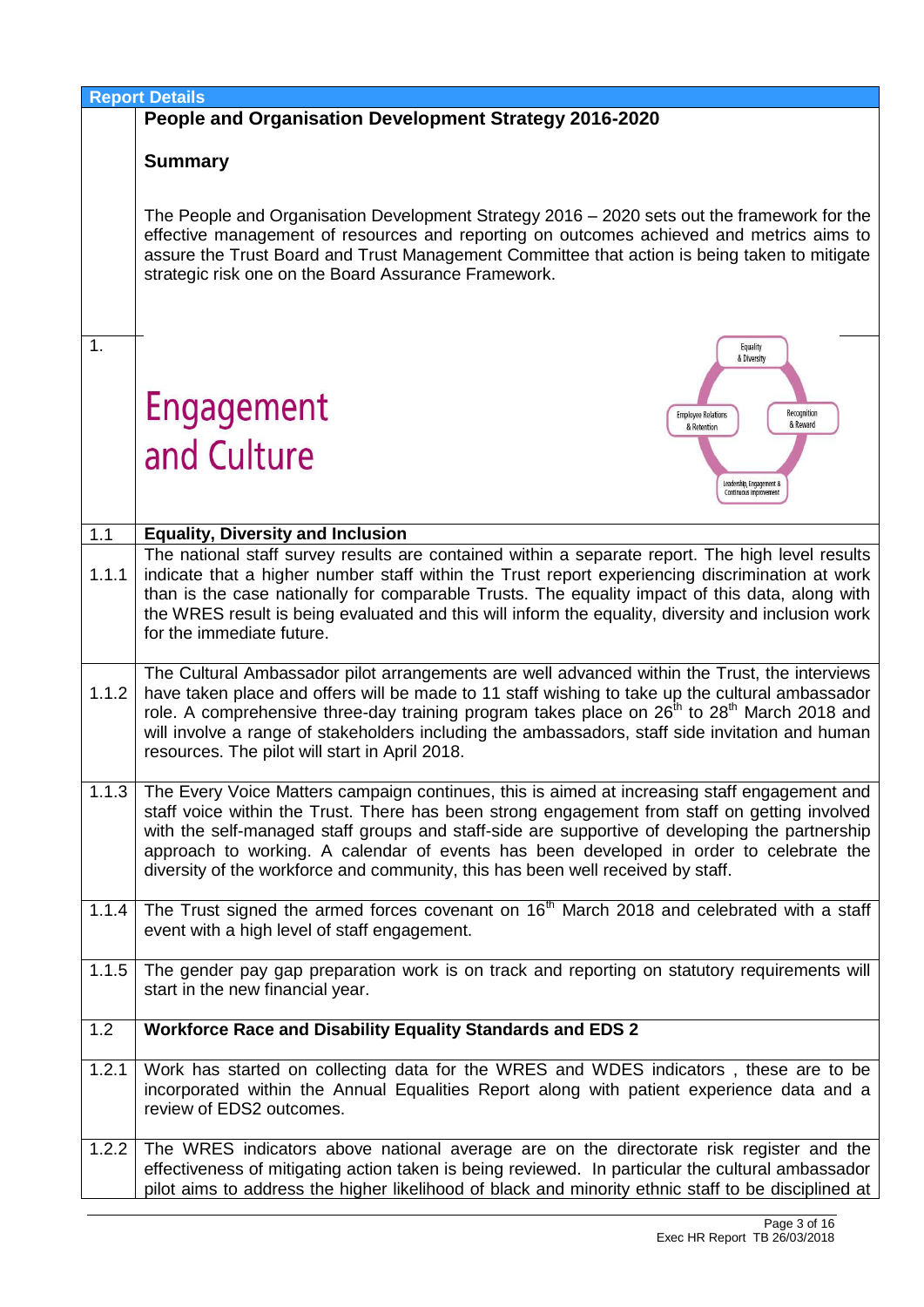|       | work.                                                                                                                                                                                                                                                                                                                                                                                                                                                                                                                                                                                                            |
|-------|------------------------------------------------------------------------------------------------------------------------------------------------------------------------------------------------------------------------------------------------------------------------------------------------------------------------------------------------------------------------------------------------------------------------------------------------------------------------------------------------------------------------------------------------------------------------------------------------------------------|
| 1.3   | <b>Employee Relations and Retention</b>                                                                                                                                                                                                                                                                                                                                                                                                                                                                                                                                                                          |
| 1.3.1 | The new conflict resolution policy replaces the Trust Grievance Policy and Prevention of<br>Bullying and Harassment Policy, instead providing a framework for dignity at work. The aim of<br>the framework is to encourage and support early resolution of any individual or collective<br>It provides managers with support tools for mediation and coaching and a<br>disputes.<br>comprehensive program of training has been developed for managers to help embed the<br>approach. The policy framework supports dignity at work and is aligned to the Trust approach<br>to equality, diversity and inclusion. |
| 1.3.2 | The Attract and Retain Steering Group has initiated a number of approaches aimed at improving<br>retention including a refresh of the approach to exit monitoring and a refresh of the internal<br>transfer pool. Work is progressing on defining consistent job roles, within job families in order to<br>provide career pathways for staff. The appraisal process is currently under review and<br>approaches to incorporating a talent management framework are being considered as part of<br>this.                                                                                                          |
| 1.4   | <b>Recognition and Reward</b>                                                                                                                                                                                                                                                                                                                                                                                                                                                                                                                                                                                    |
| 1.4.1 | The Workplace Wellbeing Group has considered a number of enhancements to the current staff<br>recognition, reward and benefit package. The package includes physical health, mental health,<br>financial health, spiritual health and family life.                                                                                                                                                                                                                                                                                                                                                               |
| 1.4.2 | The buying and selling of annual leave scheme was evaluated highly by staff last year and the<br>scheme is running again for the 2018 - 2019 leave year. The Wellbeing Group is working to<br>provide further rest facilities for staff including a pilot scheme to evaluate the effectiveness of<br>sleep pods as support for physical wellbeing.                                                                                                                                                                                                                                                               |
| 1.4.3 | The plan to provide training for managers in mental health awareness has been initiated with a<br>view to introducing further support for staff and managers.                                                                                                                                                                                                                                                                                                                                                                                                                                                    |
| 2.    | <b>Employer Branding</b><br><b>Attraction, Recruitment</b><br>& Retention                                                                                                                                                                                                                                                                                                                                                                                                                                                                                                                                        |
|       | <b>Future</b><br>Career Pathways &<br><b>Apprentices &amp; Graduates</b><br><b>Succession Planning</b>                                                                                                                                                                                                                                                                                                                                                                                                                                                                                                           |
|       | Workforce<br>Best Start &<br><b>Education Pathways</b>                                                                                                                                                                                                                                                                                                                                                                                                                                                                                                                                                           |
|       | <b>Organisational Resourcing and Vacancy Position</b>                                                                                                                                                                                                                                                                                                                                                                                                                                                                                                                                                            |
| 2.1   | The Attract and Retain Steering Group is a multi-disciplinary task group focused on taking<br>targeted actions to improve staff retention and to monitor turnover and vacancy hotspots within<br>the Trust.                                                                                                                                                                                                                                                                                                                                                                                                      |
|       | Overall, the turnover for the trust is beneath the target (10.5%) and the trend data is positive:                                                                                                                                                                                                                                                                                                                                                                                                                                                                                                                |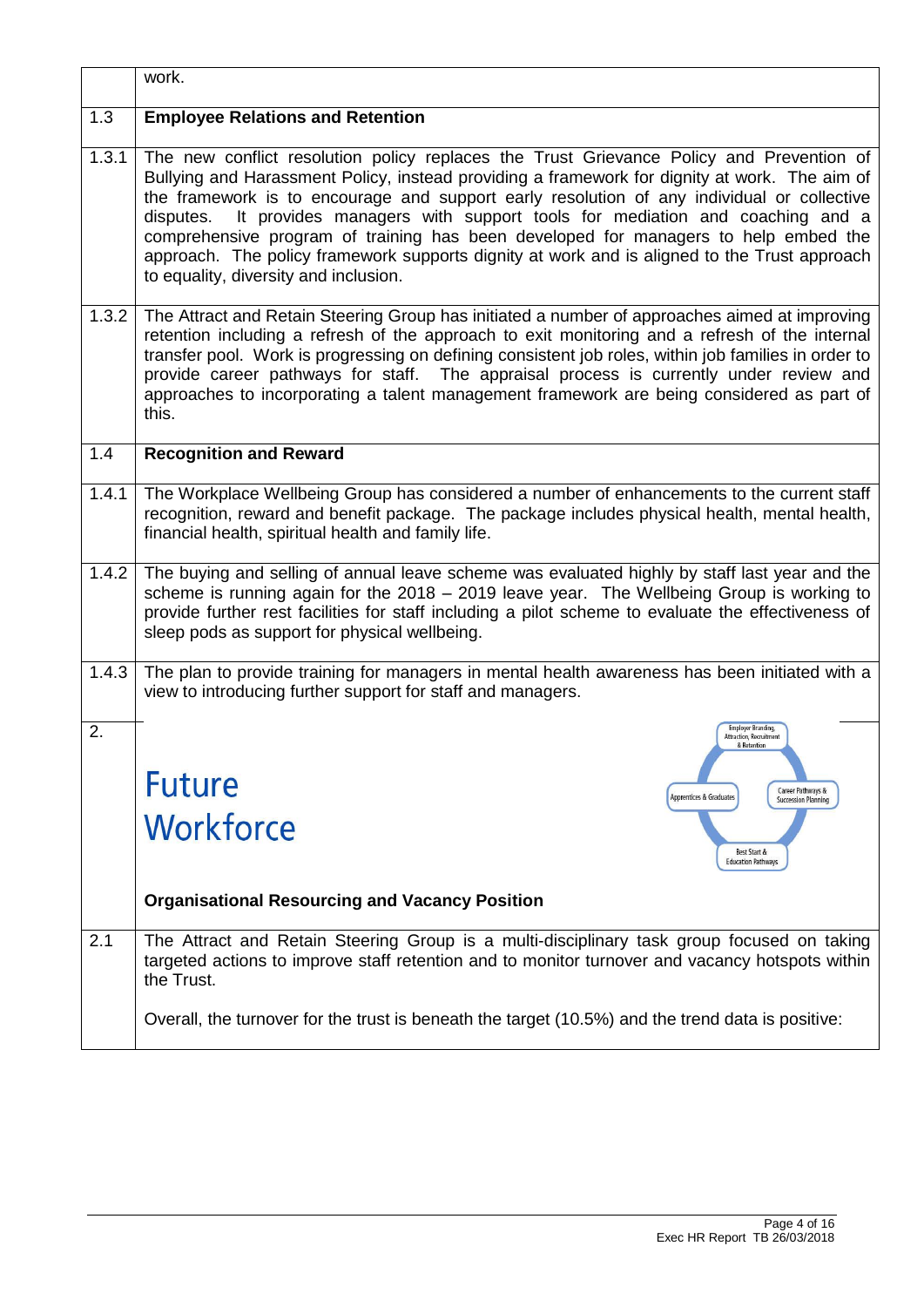|     | <b>Normalised Workforce Turnover (Rolling</b><br>previous 12 months)                                                                                                                                                                                                                                                                                                                                                                                                                                                                                                                                                                                |  |  |
|-----|-----------------------------------------------------------------------------------------------------------------------------------------------------------------------------------------------------------------------------------------------------------------------------------------------------------------------------------------------------------------------------------------------------------------------------------------------------------------------------------------------------------------------------------------------------------------------------------------------------------------------------------------------------|--|--|
|     | 12.00%                                                                                                                                                                                                                                                                                                                                                                                                                                                                                                                                                                                                                                              |  |  |
|     | 10.00%                                                                                                                                                                                                                                                                                                                                                                                                                                                                                                                                                                                                                                              |  |  |
|     | 8.00%                                                                                                                                                                                                                                                                                                                                                                                                                                                                                                                                                                                                                                               |  |  |
|     | 6.00%                                                                                                                                                                                                                                                                                                                                                                                                                                                                                                                                                                                                                                               |  |  |
|     | 4.00%                                                                                                                                                                                                                                                                                                                                                                                                                                                                                                                                                                                                                                               |  |  |
|     | 2.00%                                                                                                                                                                                                                                                                                                                                                                                                                                                                                                                                                                                                                                               |  |  |
|     | $0.00\%$<br>Apr'17 May'17 Jun'17 Jul'17 Aug'17 Sep'17 Oct'17 Nov'17 Dec'17 Jan'18 Feb'18 Mar'18                                                                                                                                                                                                                                                                                                                                                                                                                                                                                                                                                     |  |  |
|     | However, there are areas where the turnover is higher and not within the sustainability tolerance<br>set. The group has identified the following four hotspot areas within the Trust based on turnover<br>and vacancy metrics for further targeted work:                                                                                                                                                                                                                                                                                                                                                                                            |  |  |
|     | Nursing and midwifery<br>Medical and dental                                                                                                                                                                                                                                                                                                                                                                                                                                                                                                                                                                                                         |  |  |
|     | <b>NHS Infrastructure</b>                                                                                                                                                                                                                                                                                                                                                                                                                                                                                                                                                                                                                           |  |  |
|     | <b>AHPs</b>                                                                                                                                                                                                                                                                                                                                                                                                                                                                                                                                                                                                                                         |  |  |
|     | The group has reviewed the exit data and engagement date available to it in order to explore<br>key trends on retention. The key factors are:                                                                                                                                                                                                                                                                                                                                                                                                                                                                                                       |  |  |
|     | Work life balance<br>The ability to access career progression                                                                                                                                                                                                                                                                                                                                                                                                                                                                                                                                                                                       |  |  |
| 2.2 | Staff satisfaction levels with work life balance have improved marginally within the Trust<br>compared to last year and the Trust is in line with the national average at a 51% satisfaction<br>rate. However, work life balance has featured in focus group and other engagement work. The<br>exit process has been refreshed to provide more comprehensive data and to focus effort on an<br>earlier intervention 'stay conversation' with staff. Work has started for some of the key groups<br>above nursing and midwifery, business administration to develop career pathways for<br>progression and the ability to transfer within the trust. |  |  |
| 2.3 | The Trust is a pilot for the national doctors in training streamlining work aimed at improving<br>transfer process, this requirement for a smooth transition applies to other groups and the work<br>on implementing an electronic applicant tracking process (TRAC) has started with the overall<br>aim of reducing time to recruit by 20%, which will have a positive impact on effective resourcing.                                                                                                                                                                                                                                             |  |  |
| 2.4 | The group has used the national Widening Participation tool in order to review the Trust's<br>workforce data compared to the local population served. This demonstrates that the Trust<br>workforce is largely representative across all sites. The group is developing outcomes for<br>widening participation in line with the Trust approach to equality and diversity, the group is<br>targeting the following indicator in particular, there is under-representation within workforce<br>compared to community served:                                                                                                                          |  |  |
|     | The percentage of the workforce aged 24 and under.                                                                                                                                                                                                                                                                                                                                                                                                                                                                                                                                                                                                  |  |  |
| 2.5 | Advertising Summary - NHS Jobs At 28 <sup>th</sup> February 2018                                                                                                                                                                                                                                                                                                                                                                                                                                                                                                                                                                                    |  |  |
|     | A total of 130 vacancies were advertised in February, 34 relating to Administrative and Clerical<br>Roles, with a further 30 related to Nursing and Midwifery Roles, 32 were Medical and Dental, 9<br>Ancillary and Estates and the remaining 25 relating to Additional clinical roles.                                                                                                                                                                                                                                                                                                                                                             |  |  |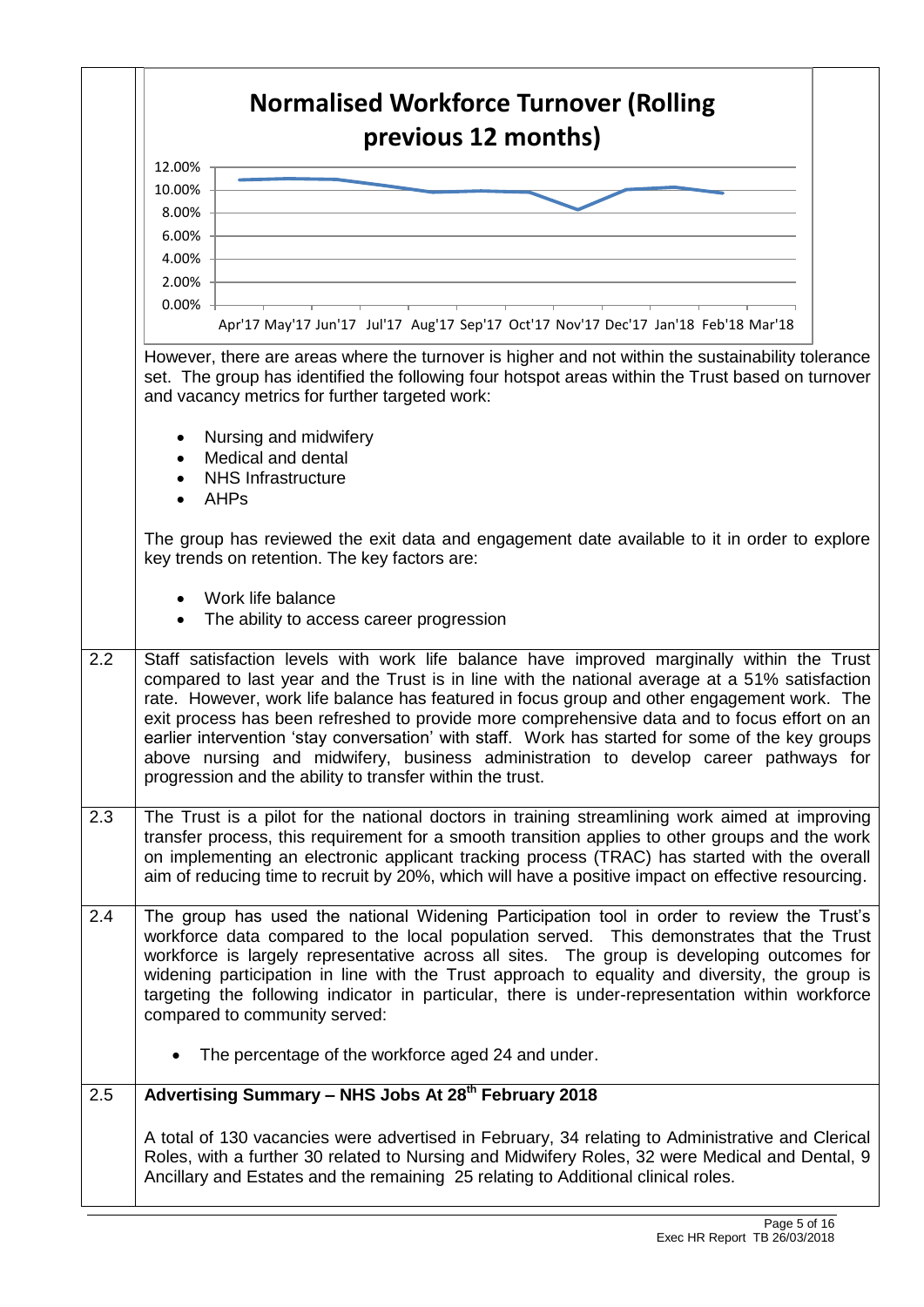|     | A total of 66 offers were completed 47 of which related to external candidates, the remainder<br>were internal.                                                                                                                                                                                           |  |  |  |  |
|-----|-----------------------------------------------------------------------------------------------------------------------------------------------------------------------------------------------------------------------------------------------------------------------------------------------------------|--|--|--|--|
|     | There has been an increase of 28.09 Nurse Vacancies open across the Trust from 151.26 WTE<br>to 179.35 WTE.                                                                                                                                                                                               |  |  |  |  |
|     | In regards to the vacancies, points to note are:<br>Division 1 has increased due to a number of leavers across ICCU and Ward A9<br>Division 2 has increased due to a change in the establishment for AEC/CDU<br>$\bullet$                                                                                 |  |  |  |  |
|     | Refer to Appendix 1 for summary of current unfilled vacancies.                                                                                                                                                                                                                                            |  |  |  |  |
| 2.6 | <b>Future Promotion and Attraction Activity</b>                                                                                                                                                                                                                                                           |  |  |  |  |
|     | The Trust attended the annual RCN event in Birmingham on 13 <sup>th</sup> March 2018 which was<br>supported by nursing representatives from each Division, Nurse Education and HR staff.<br>Whilst the success of the event is yet to determined, the Trust generated significant<br>interest as follows: |  |  |  |  |
|     | 100 people signed up showing interest in the Trust<br>$\circ$                                                                                                                                                                                                                                             |  |  |  |  |
|     | 21 candidates were interviewed on the day with 20 conditional offers made.<br>$\circ$                                                                                                                                                                                                                     |  |  |  |  |
|     | A further 31 candidates have been offered interview dates in April.<br>$\circ$                                                                                                                                                                                                                            |  |  |  |  |
|     | A review of the Trusts recruitment material will be undertaken to further enhance and promote<br>attendance at future events.                                                                                                                                                                             |  |  |  |  |
| 2.7 | <b>Temporary Staff Bank</b>                                                                                                                                                                                                                                                                               |  |  |  |  |
|     | The number of qualified shifts requested in February has increased for the third consecutive<br>month by 1.18%. The number of unqualified shifts has also increased by 28.14% compared to<br>January 2018 (Refer to 1.1).                                                                                 |  |  |  |  |
|     | 1.1 Total Number of Bank Shift Requests                                                                                                                                                                                                                                                                   |  |  |  |  |
|     | <b>RWNT: Requested Bank Shifts</b>                                                                                                                                                                                                                                                                        |  |  |  |  |
|     | 4000                                                                                                                                                                                                                                                                                                      |  |  |  |  |
|     | 3500                                                                                                                                                                                                                                                                                                      |  |  |  |  |
|     | 3000                                                                                                                                                                                                                                                                                                      |  |  |  |  |
|     | Number of Shifts<br>2500<br>Requested shifts Jan 18<br>2000                                                                                                                                                                                                                                               |  |  |  |  |
|     | 3497<br>Requested shifts Feb 18<br>1500                                                                                                                                                                                                                                                                   |  |  |  |  |
|     | 2729<br>2037 2061<br>1000                                                                                                                                                                                                                                                                                 |  |  |  |  |
|     | 500                                                                                                                                                                                                                                                                                                       |  |  |  |  |
|     | 0                                                                                                                                                                                                                                                                                                         |  |  |  |  |
|     | Qualified<br>Unqualified                                                                                                                                                                                                                                                                                  |  |  |  |  |
|     |                                                                                                                                                                                                                                                                                                           |  |  |  |  |
|     |                                                                                                                                                                                                                                                                                                           |  |  |  |  |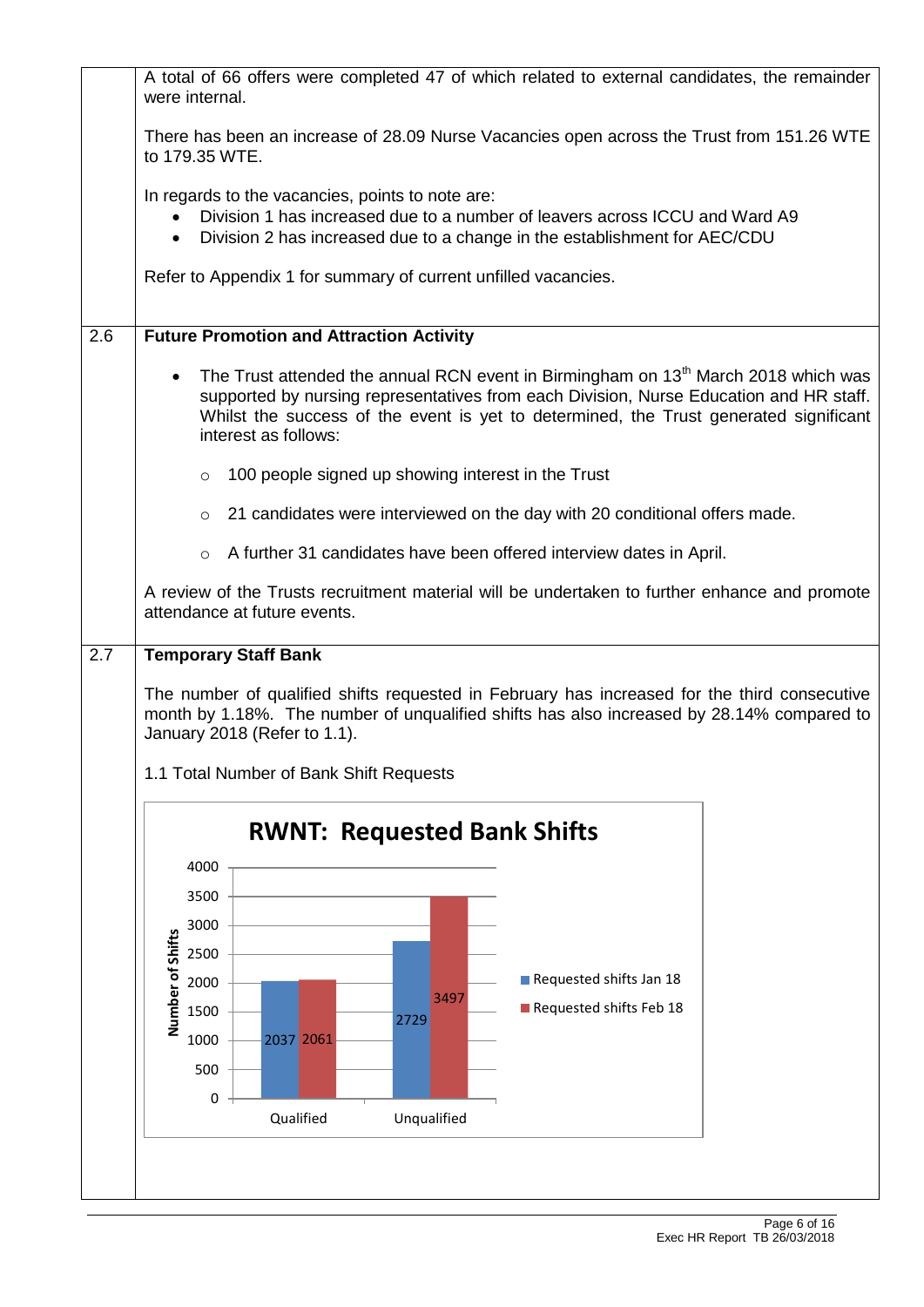| 2.7.1 | <b>Reasons for requests</b>                                                                                                                                                           |                                                                                                                                                                     |                                             |                                |  |  |
|-------|---------------------------------------------------------------------------------------------------------------------------------------------------------------------------------------|---------------------------------------------------------------------------------------------------------------------------------------------------------------------|---------------------------------------------|--------------------------------|--|--|
|       | The increase in requests for qualified and unqualified shifts is attributed to vacancy, high acuity                                                                                   |                                                                                                                                                                     |                                             |                                |  |  |
|       | and winter pressures.                                                                                                                                                                 |                                                                                                                                                                     |                                             |                                |  |  |
|       |                                                                                                                                                                                       |                                                                                                                                                                     |                                             |                                |  |  |
| 2.7.2 | <b>Trends/Hot spots</b>                                                                                                                                                               |                                                                                                                                                                     |                                             |                                |  |  |
|       |                                                                                                                                                                                       | The following table shows the top 3 wards and reasons for requesting high numbers of bank                                                                           |                                             |                                |  |  |
|       | shifts in February 2018:                                                                                                                                                              |                                                                                                                                                                     |                                             |                                |  |  |
|       |                                                                                                                                                                                       |                                                                                                                                                                     |                                             |                                |  |  |
|       |                                                                                                                                                                                       | <b>Ward</b>                                                                                                                                                         | <b>Number of Shifts</b><br><b>Requested</b> | <b>Rationale</b>               |  |  |
|       |                                                                                                                                                                                       | <b>Emergency Dept - Nursing</b>                                                                                                                                     | 246                                         | Vacancy                        |  |  |
|       |                                                                                                                                                                                       | A9 (SAU)                                                                                                                                                            | 115                                         | <b>High Acuity and Vacancy</b> |  |  |
|       | <b>Registered</b>                                                                                                                                                                     | C <sub>25</sub>                                                                                                                                                     | 82                                          | Vacancy                        |  |  |
|       |                                                                                                                                                                                       | <b>Emergency Dept - Nursing</b>                                                                                                                                     | 221                                         | Vacancy                        |  |  |
|       |                                                                                                                                                                                       | A9 (SAU)                                                                                                                                                            | 132                                         | <b>High Acuity and Vacancy</b> |  |  |
|       | <b>Unregistered</b>                                                                                                                                                                   | A <sub>5</sub>                                                                                                                                                      | 122                                         | <b>High Acuity</b>             |  |  |
|       |                                                                                                                                                                                       |                                                                                                                                                                     |                                             |                                |  |  |
| 2.7.3 |                                                                                                                                                                                       | <b>Recruitment to Temporary Bank</b>                                                                                                                                |                                             |                                |  |  |
|       |                                                                                                                                                                                       |                                                                                                                                                                     |                                             |                                |  |  |
|       |                                                                                                                                                                                       | Bank Admin interviews are due to take place on the $15th$ and $21st$ March – with approx. 36                                                                        |                                             |                                |  |  |
|       | candidates confirmed.                                                                                                                                                                 |                                                                                                                                                                     |                                             |                                |  |  |
|       |                                                                                                                                                                                       | Bank HCA's interviews are due to take place on the 18 <sup>th</sup> and 25 <sup>th</sup> April.                                                                     |                                             |                                |  |  |
|       | So far this year the Temporary Staffing Bank have successfully recruited 8 Qualified Nurses -                                                                                         |                                                                                                                                                                     |                                             |                                |  |  |
|       | who are currently pending pre-employment checks.                                                                                                                                      |                                                                                                                                                                     |                                             |                                |  |  |
|       |                                                                                                                                                                                       |                                                                                                                                                                     |                                             |                                |  |  |
| 2.8   | Health Roster - Performance Update - Appendix 3 refers                                                                                                                                |                                                                                                                                                                     |                                             |                                |  |  |
|       | Summary of Unused Hours (for roster period 15 January to 11 February 2018)                                                                                                            |                                                                                                                                                                     |                                             |                                |  |  |
|       |                                                                                                                                                                                       |                                                                                                                                                                     |                                             |                                |  |  |
|       |                                                                                                                                                                                       | The number of unused hours has decreased by 5.3% since 14 January 2018. Fluctuations are                                                                            |                                             |                                |  |  |
|       | to be expected and presently, Trust wide levels remain within agreed thresholds. Nevertheless<br>the number of unused contracted hours remains a key metric and is reviewed at roster |                                                                                                                                                                     |                                             |                                |  |  |
|       |                                                                                                                                                                                       | assurance meetings. The units rated amber have been contacted and will be receiving                                                                                 |                                             |                                |  |  |
|       | additional support to help identify the root cause and resolve any net hour queries. There were<br>no units rated red.                                                                |                                                                                                                                                                     |                                             |                                |  |  |
|       |                                                                                                                                                                                       |                                                                                                                                                                     |                                             |                                |  |  |
| 2.8.1 |                                                                                                                                                                                       | Summary of Roster Approval Lead Time - (Appendix 3 Table 3)                                                                                                         |                                             |                                |  |  |
|       |                                                                                                                                                                                       | RAG Rating (for roster period 15 January to 11 February 2018)                                                                                                       |                                             |                                |  |  |
|       |                                                                                                                                                                                       |                                                                                                                                                                     |                                             |                                |  |  |
|       | Red                                                                                                                                                                                   | <b>Fully Approved</b><br>Amber<br>Green                                                                                                                             | Not Approved*                               |                                |  |  |
|       | 17                                                                                                                                                                                    | 11<br>52<br>10                                                                                                                                                      |                                             |                                |  |  |
|       |                                                                                                                                                                                       |                                                                                                                                                                     |                                             |                                |  |  |
|       |                                                                                                                                                                                       | There has been continued improvement in the Roster Approval Lead Time with 57.8% (52 out of                                                                         |                                             |                                |  |  |
|       |                                                                                                                                                                                       | 90) units approving the roster on or in advance of the deadline compared to 44.4% last reporting<br>period although adherence continues to vary across departments. |                                             |                                |  |  |
|       |                                                                                                                                                                                       |                                                                                                                                                                     |                                             |                                |  |  |
|       |                                                                                                                                                                                       | Units failing to comply with the 6-week advance publication of rosters as per Trust Policy and                                                                      |                                             |                                |  |  |
|       |                                                                                                                                                                                       | Lord Carter's recommendations continue to be addressed through escalation to Heads of                                                                               |                                             |                                |  |  |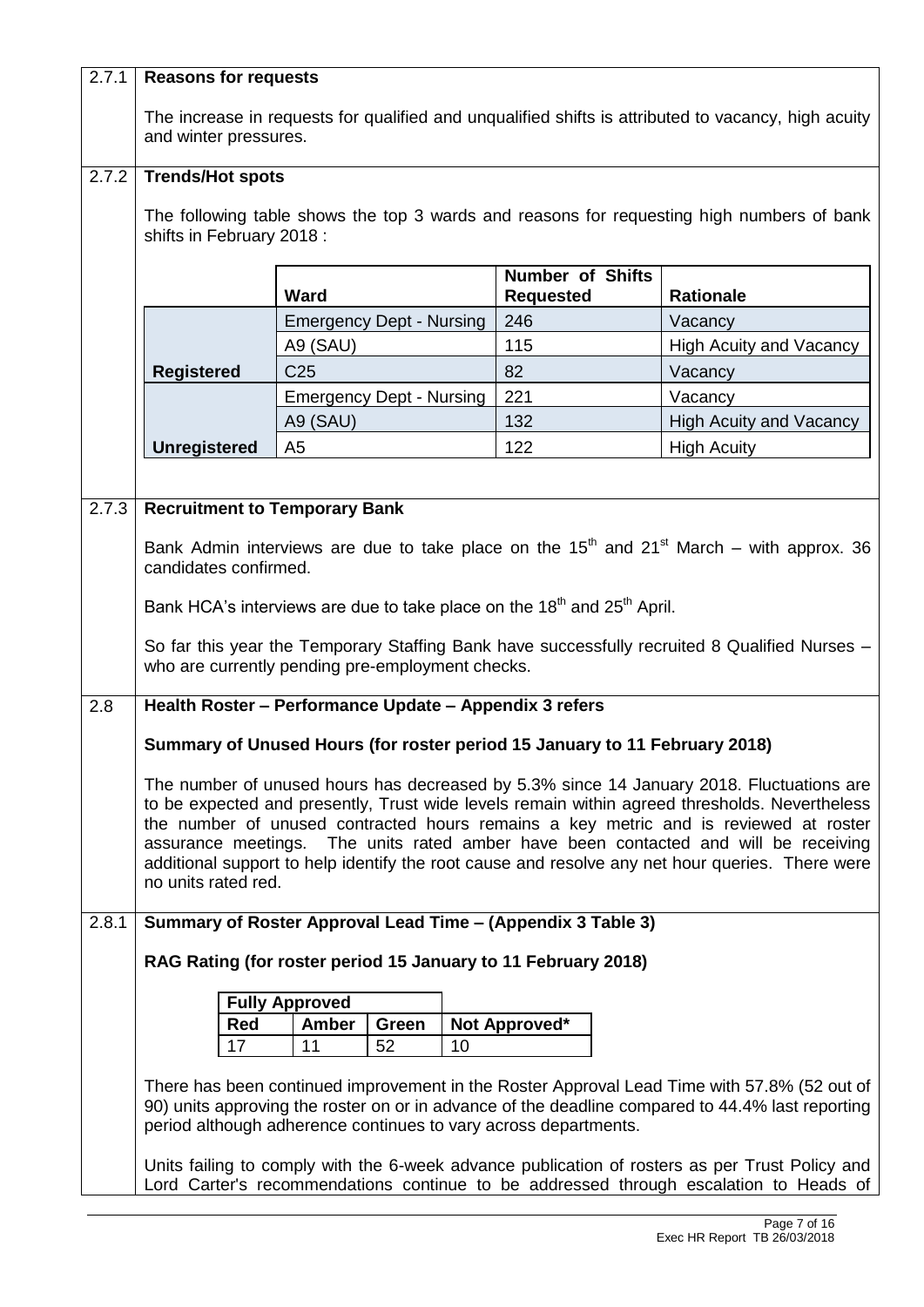|       | Non-compliance issues are also being addressed through relevant assurance<br>Nursing.<br>meetings.                                                                                                                                                                                                                                                                                                                                                                                 |  |  |  |
|-------|------------------------------------------------------------------------------------------------------------------------------------------------------------------------------------------------------------------------------------------------------------------------------------------------------------------------------------------------------------------------------------------------------------------------------------------------------------------------------------|--|--|--|
| 2.8.2 | <b>Additional Duties Hours Summary</b>                                                                                                                                                                                                                                                                                                                                                                                                                                             |  |  |  |
|       | There has been an increase in the creation of additional duties this month of 7.03% since 14<br>January 2018. Those units with a high number of additional duties have been contacted to<br>establish the requirement for use. Communication and education in relation to the appropriate<br>use of additional duties is ongoing.                                                                                                                                                  |  |  |  |
| 2.9   | Medical Workforce Update at 28 <sup>TH</sup> February 2018                                                                                                                                                                                                                                                                                                                                                                                                                         |  |  |  |
|       | An overview of the establishment vs. vacancies can be found at Appendix 2. A summary of key<br>current recruitment activity is detailed below:                                                                                                                                                                                                                                                                                                                                     |  |  |  |
| 2.9.1 | <b>Division One</b>                                                                                                                                                                                                                                                                                                                                                                                                                                                                |  |  |  |
|       | Recruitment is in progress for a number of Consultant posts including:<br><b>Consultant in Surgery</b><br>$\bullet$<br><b>Consultant in CT Surgery</b><br>$\bullet$<br>Locum Consultant Paediatric Acute<br>$\bullet$<br><b>Consultant in Urology</b><br>٠<br><b>Consultant Cellular Pathology</b><br>$\bullet$<br><b>Consultant in Paediatrics</b><br>$\bullet$<br>GPVI Primary Care consultants and Post CCT Posts in GP                                                         |  |  |  |
| 2.9.2 | <b>Division Two</b>                                                                                                                                                                                                                                                                                                                                                                                                                                                                |  |  |  |
|       | Recruitment in progress for the following posts:                                                                                                                                                                                                                                                                                                                                                                                                                                   |  |  |  |
|       | <b>Consultant in Neurology</b><br>$\bullet$<br><b>Consultant in Acute Medicine</b><br>$\bullet$<br><b>Consultant in Rheumatology</b><br>٠<br><b>Consultant in Oncology</b><br>$\bullet$<br>Consultant in COE<br><b>Consultant in Haematology</b>                                                                                                                                                                                                                                   |  |  |  |
| 2.9.3 | The following junior / middle grade posts are also being recruited to                                                                                                                                                                                                                                                                                                                                                                                                              |  |  |  |
|       | Senior Clinical Fellows in O & G, CT Anaesthetics, Paediatrics, Urology, Cardiology, and<br>Clinical Fellows in Paediatrics, Radiology, T & O, O & G, Dermatology, Radiology,<br><b>Clinical Teaching Fellows</b><br>LAS Surgery and ENT                                                                                                                                                                                                                                           |  |  |  |
| 2.10  | UKVI - Applications for Restricted Certificate of Sponsorship                                                                                                                                                                                                                                                                                                                                                                                                                      |  |  |  |
|       | The Trust submitted 14 applications for consideration at February's panel of which 6 were<br>successful. The successful applications were for 5 posts within Division 1 and 1 post in Division<br>2 as these were able to meet the minimum points threshold due to the inclusion of regular on-<br>call payments. This could not be done for the remainder of the applications for posts in Division<br>2 as on call payment is not guaranteed for the whole duration of the post. |  |  |  |
| 2.11  | <b>Temporary Medical Staffing</b>                                                                                                                                                                                                                                                                                                                                                                                                                                                  |  |  |  |
|       | There were 1723 shifts requested in the period ended 28 February 2018. A total of 782 shifts<br>were filled by Agency workers, 430 were filled by Bank staff and 59 were unfilled. The overall fill                                                                                                                                                                                                                                                                                |  |  |  |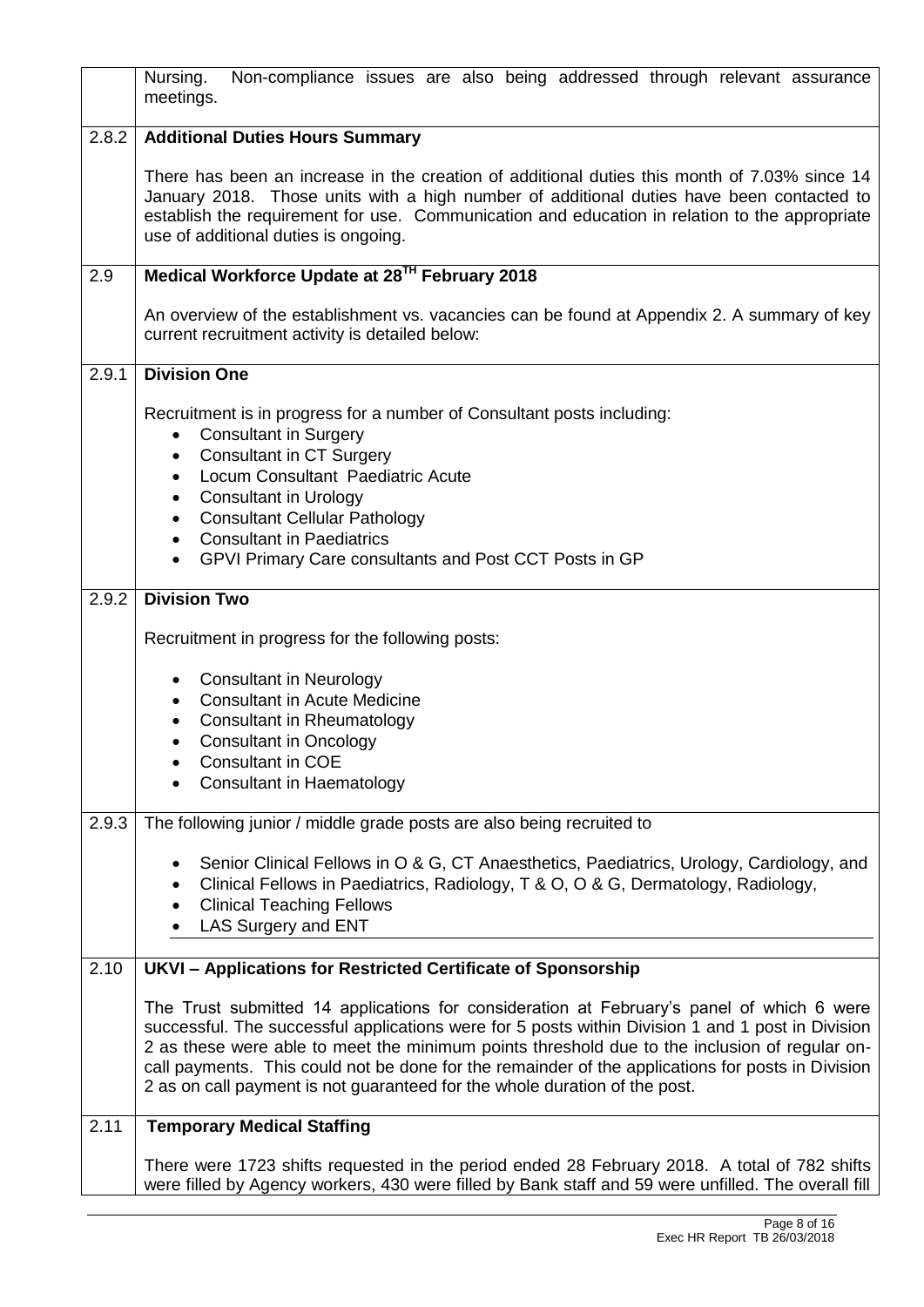|     | rate of 83% was slightly lower than last month which was 90%. There continues to be regular<br>reliance on agency workers related to Consultant cover in Oncology, Respiratory, Emergency<br>Medicine, Stroke, Paediatrics and T&O.       |  |  |  |  |  |
|-----|-------------------------------------------------------------------------------------------------------------------------------------------------------------------------------------------------------------------------------------------|--|--|--|--|--|
| 3.  | Health, Wellbeing<br>& Resilience                                                                                                                                                                                                         |  |  |  |  |  |
|     | Organisation<br>Managing for Excellent<br><b>Organisation Design</b><br>Performance                                                                                                                                                       |  |  |  |  |  |
|     | Development<br>eadership and Workforce<br>Development                                                                                                                                                                                     |  |  |  |  |  |
| 3.1 | <b>Health, Wellbeing &amp; Resilience</b>                                                                                                                                                                                                 |  |  |  |  |  |
|     | The work on developing wellbeing at work is progressing to plan. The second phase of the<br>project plan aims to develop a consistent approach towards supporting and improving the<br>health, wellbeing and resilience of the workforce. |  |  |  |  |  |
|     | The Trust is working with other local partners, the university and local authority to share good<br>practice towards achieving level excellence for the re-accreditation of the Workplace Wellbeing<br>Charter due later on in 2018.      |  |  |  |  |  |
|     | Occupational Health introduced an employee assistance program accessible to all staff and the<br>evaluation for this support to staff is being evaluated.                                                                                 |  |  |  |  |  |
|     | Schwartz rounds have been operational within the Trust for over 18 months and have evaluated<br>well, the contract has been extended in order to roll-out the approach across Trust sites.                                                |  |  |  |  |  |
|     | The Wellbeing Group is working to provide further rest facilities for staff including a pilot scheme<br>to evaluate the effectiveness of "energy pods" as further support for physical wellbeing.                                         |  |  |  |  |  |
|     | The plan to provide training for managers in mental health awareness has been initiated with a<br>view to providing further support for staff and managers.                                                                               |  |  |  |  |  |
| 3.2 | Leadership and workforce development                                                                                                                                                                                                      |  |  |  |  |  |
|     | The Trust invests in workforce and leadership development and the metrics show that<br>compliance with mandatory training is improving. The hotspot areas and those below target are<br>being reviewed in order to improve performance.   |  |  |  |  |  |
|     | The Leadership and Workforce Development Strategy is being refreshed and will be reviewed<br>for assurance purposes at the Workforce and OD Committee.                                                                                    |  |  |  |  |  |
|     | <b>Workforce Planning</b><br>& Productivity                                                                                                                                                                                               |  |  |  |  |  |
| 4.  | Workforce Intelligence<br>Effective use of<br><b>Workforce Analytics</b><br>Technology<br>& Intelligence                                                                                                                                  |  |  |  |  |  |
|     | and Planning<br><b>HR Metrics</b><br>& Performance                                                                                                                                                                                        |  |  |  |  |  |
| 4.1 | <b>Managing for Excellent Performance</b>                                                                                                                                                                                                 |  |  |  |  |  |
|     | The workforce metric dashboard, see Appendix 4, provides a high level view of people<br>management performance and the dashboard is also considered at divisional level.                                                                  |  |  |  |  |  |
|     | The appraisal process is currently being reviewed with a view to explicitly linking talent<br>management and career progression to the process. Compliance with the appraisal process for                                                 |  |  |  |  |  |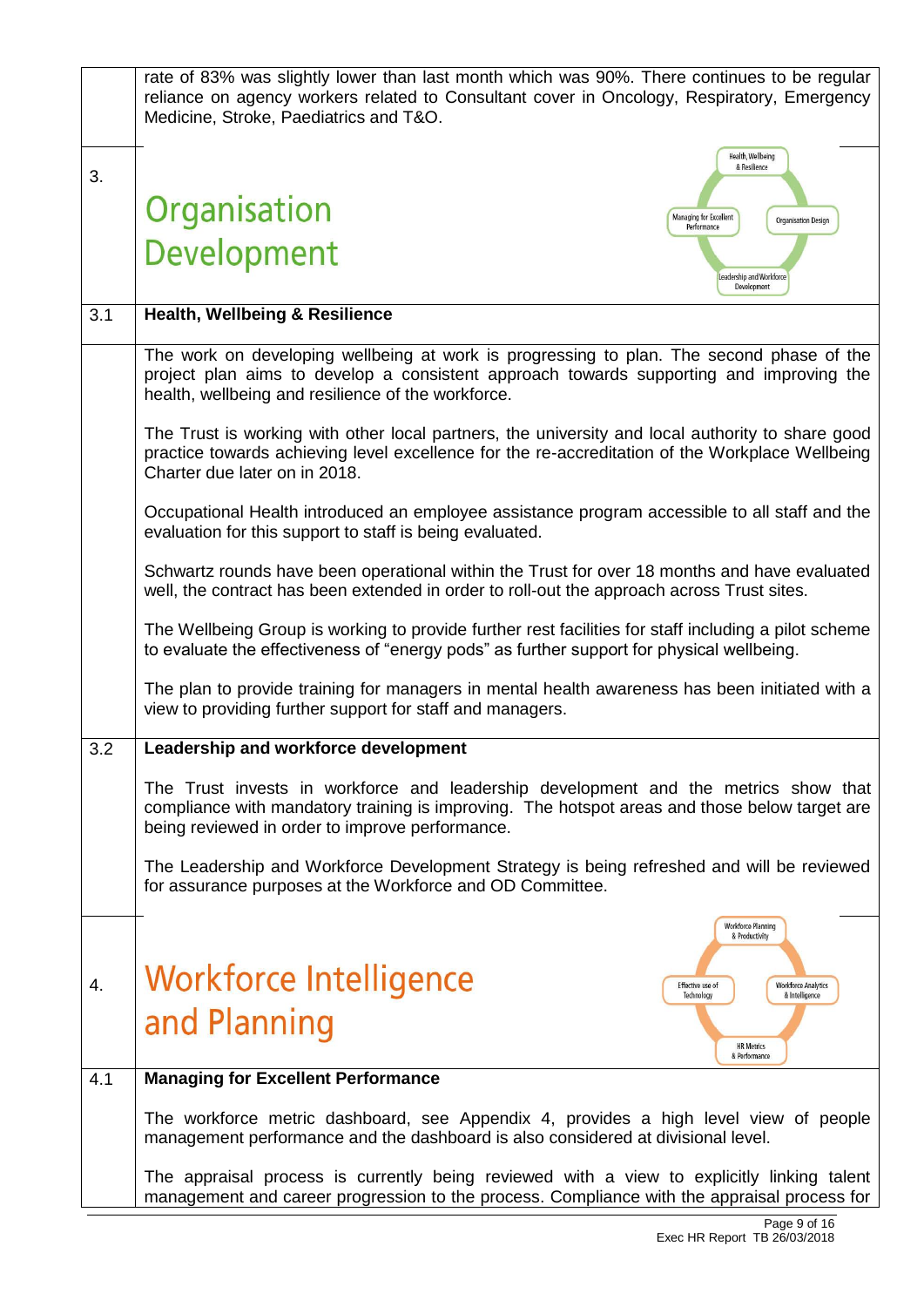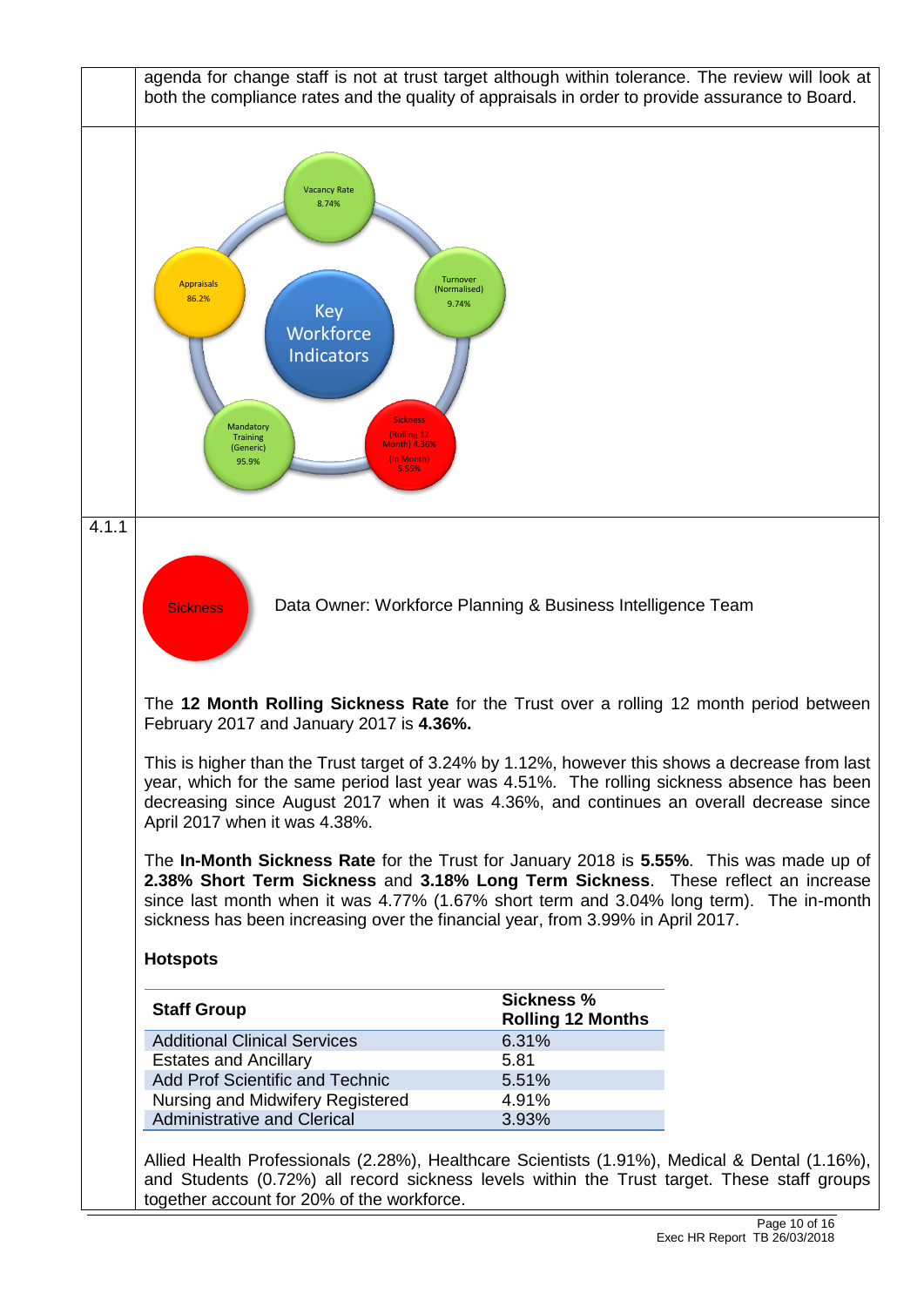|       | The remaining 5 staff groups above, accounting for 80% of the workforce, are in breach of the<br>Trust target. There are two predominant reasons for absence, accounting for 33% of all WTE<br>days lost during 2017: Anxiety / Stress / Depression / Other Psychiatric Illnesses and Other<br>Musculoskeletal Problems. The Workplace Wellbeing Steering Group is reviewing interventions<br>to address these trends. |                        |  |  |  |
|-------|------------------------------------------------------------------------------------------------------------------------------------------------------------------------------------------------------------------------------------------------------------------------------------------------------------------------------------------------------------------------------------------------------------------------|------------------------|--|--|--|
|       | Work has started on defining differential sickness targets. At Divisional level, regular sickness<br>workshops are facilitated by HR managers to take action to address adverse trends and<br>outliers.                                                                                                                                                                                                                |                        |  |  |  |
| 4.1.2 | Data Owner: Education & Training<br><b>Appraisals</b>                                                                                                                                                                                                                                                                                                                                                                  |                        |  |  |  |
|       | The Appraisal Rate for Agenda for Change staff was 86.2% for February 2018, an increase<br>from 86.1% in January 2018. This is below the Trust target of 90.0% but within 10% of the<br>target.                                                                                                                                                                                                                        |                        |  |  |  |
|       | The Appraisal rate in January 2018 was 86.2%, so this represents an increase of 0.1%. This is<br>the highest the compliance has been in the 2017/18 period, and 4.1% higher than February<br>2017.                                                                                                                                                                                                                     |                        |  |  |  |
|       | <b>Areas of Lowest Compliance</b>                                                                                                                                                                                                                                                                                                                                                                                      |                        |  |  |  |
|       | <b>Specialty Level</b>                                                                                                                                                                                                                                                                                                                                                                                                 | %<br><b>Compliance</b> |  |  |  |
|       | Maintenance Technical Services Sept                                                                                                                                                                                                                                                                                                                                                                                    | 40%                    |  |  |  |
|       | <b>Engineering Services</b>                                                                                                                                                                                                                                                                                                                                                                                            | 50%                    |  |  |  |
|       | <b>TB</b> nurses                                                                                                                                                                                                                                                                                                                                                                                                       | 50%                    |  |  |  |
|       | <b>Waste Services</b>                                                                                                                                                                                                                                                                                                                                                                                                  | 66.7%                  |  |  |  |
|       | <b>Medical Illustration</b>                                                                                                                                                                                                                                                                                                                                                                                            | 66.7%                  |  |  |  |
|       | The Appraisal Rate for Medical & Dental staff was 99.30% for February 2018, an increase<br>from 95.6% in January 2017, however this is still above the 90.0% target. The Medical & Dental<br>Appraisal rate has consistently held above the target for the financial year.                                                                                                                                             |                        |  |  |  |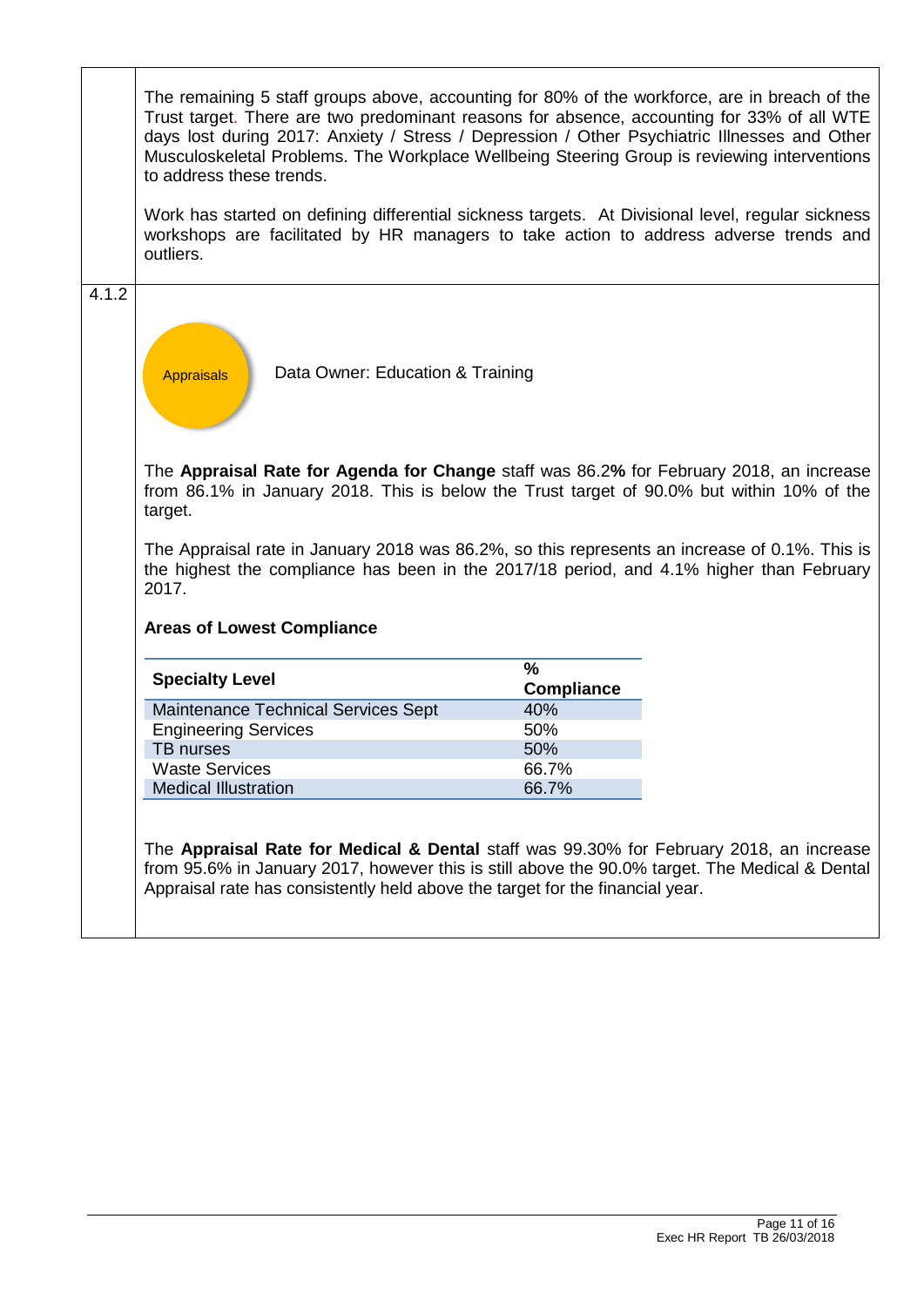**Appendix 1**

### **Nursing Workforce Summary**

# **Update on Unfilled Nursing Posts at 28th February 2018**

|                  | Total - All Unfilled Posts (Including those with offers in progress) |                             |                              |               |                                                   |
|------------------|----------------------------------------------------------------------|-----------------------------|------------------------------|---------------|---------------------------------------------------|
|                  | Qualified<br><b>Nurses</b>                                           | <b>Unqualified</b><br>/ HCA | <b>Total - Qual</b><br>+ HCA | <b>Others</b> | <b>Total - Qual</b><br>$+ HCA +$<br><b>Others</b> |
| Div-1            | 84.82                                                                | 17.59                       | 102.41                       | 11.71         | 114.12                                            |
| $Div-2$          | 72.41                                                                | 38.31                       | 110.72                       | 16.41         | 127.13                                            |
| <b>Midwives</b>  | 9.55                                                                 | 7.32                        | 16.87                        | $-0.04$       | 16.83                                             |
| <b>Community</b> | 12.57                                                                | 11.35                       | 23.92                        | $-3.00$       | 20.92                                             |
| <b>Totals</b>    | 179.35                                                               | 74.57                       | 253.92                       | 25.08         | 279.00                                            |

The table indicates an increase of 28.09 whole time equivalent vacancies (WTE) registered nurse vacancies open across the Trust in February 2018 (including those who are starting not yet in post) compared to 151.26 in January.

**Appendix 2**

#### **Appendix 2 - Medical Workforce Establishment Summary 28 February 18**

| Division 1             |                      |                  |                   |               |
|------------------------|----------------------|------------------|-------------------|---------------|
| Grade                  | <b>Establishment</b> | <b>Vacancies</b> | Feb <sub>18</sub> | <b>Jan 18</b> |
| <b>Consultant</b>      | 248                  | 15               | 6.05%             | 7.08%         |
| <b>SAS Grades</b>      | 46.5                 | 7                | 15.05%            | 10.75%        |
| <b>Training Grades</b> | 184                  | 24               | 13.04%            | 13.59%        |
| <b>Non Training</b>    |                      |                  |                   |               |
| <b>Grades</b>          | 87                   | 23               | 26.44%            | 19.77%        |
| <b>TOTALS</b>          | 565.5                | 69               | 12.20%            | 11.50%        |
|                        |                      |                  |                   |               |
| <b>Division 2</b>      |                      |                  |                   |               |
| Grade                  | <b>Establishment</b> | <b>Vacancies</b> | Feb 18            | <b>Jan 18</b> |
| <b>Consultant</b>      | 129                  | 15               | 11.63%            | 18.38%        |
| <b>SAS Grades</b>      | 22.72                | 9                | 39.61%            | 39.61%        |
| <b>Training Grades</b> | 165                  | 10.4             | 6.30%             | 6.83%         |
| <b>Non Training</b>    |                      |                  |                   |               |
| <b>Grades</b>          | 43                   | 3                | 6.98%             | 11.63%        |
| <b>TOTALS</b>          | 359.72               | 37.4             | 10.40%            | 13.60%        |

The Table indicates a slight increase in the total establishment across both Divisions this month.

The total number of non-training grade vacancies in Division 1 has increased by 6 posts. Division 2 has seen a reduction in consultant and non-training grade vacancies as a result of successful recruitment to posts within general medical specialties. The rejection of Certificate of Sponsorships has had an impact on recruitment activity as we have been unable to proceed with recruitment for 14 posts in T & O, CT Surgery, Radiology and General Medical Specialties.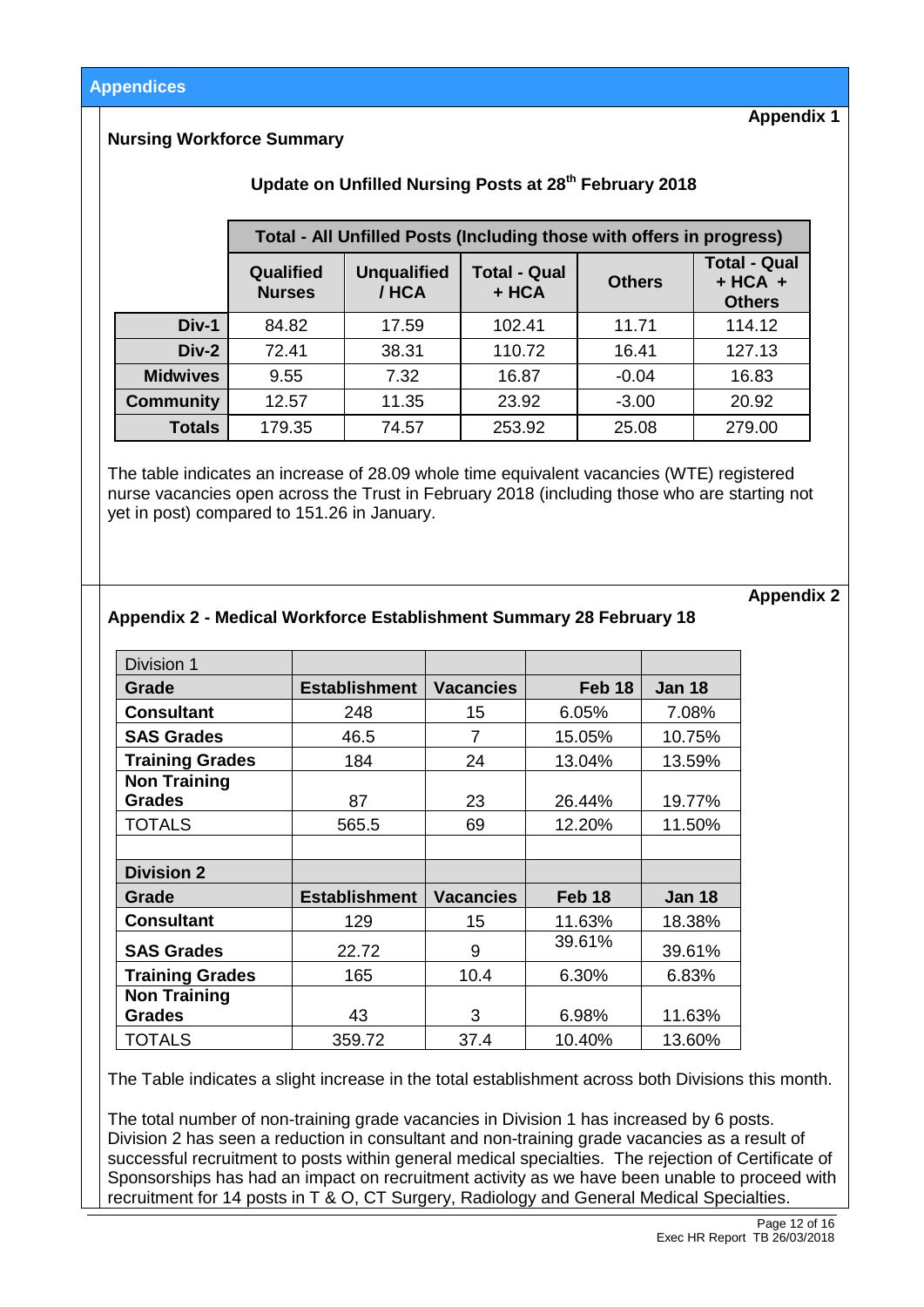## **Trust wide unused Hours (as at 11/2/18)**



### **Table 3.1**



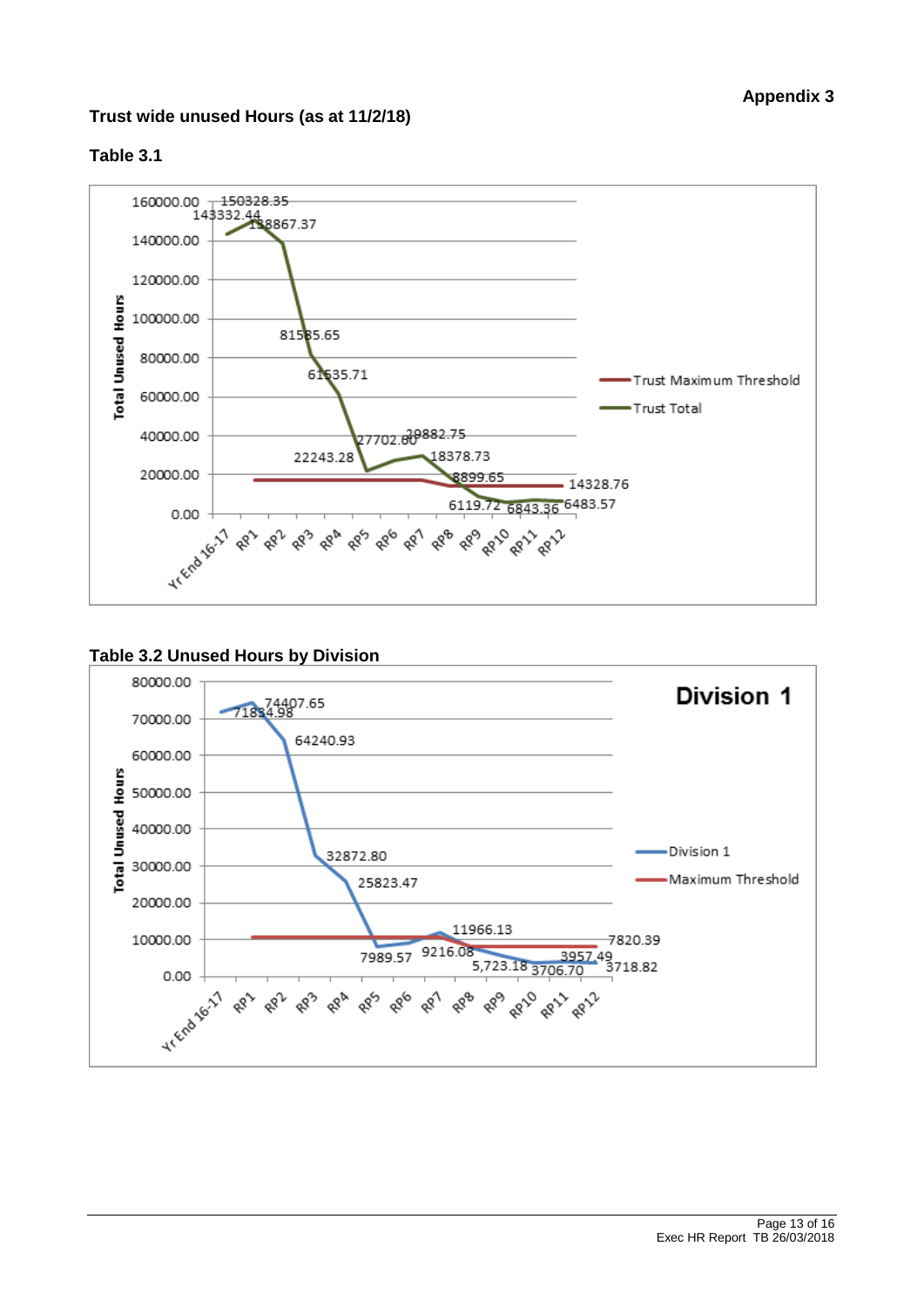



## Table 3.4 Units not approved at first and second level

| <b>Division 1</b>               | <b>Division 2</b>         | Corporate                   |
|---------------------------------|---------------------------|-----------------------------|
| <b>Cannock General Theatres</b> | Endoscopy                 | <b>Infection Prevention</b> |
| <b>Cardiothoracic Theatres</b>  | <b>Respiratory Nurses</b> |                             |
| <b>ENT Theatres</b>             |                           |                             |
| <b>General Surgery Theatres</b> |                           |                             |
| <b>Orthopaedic Theatres</b>     |                           |                             |
| <b>Upper GI Nurses</b>          |                           |                             |

**Table 3.5 Trust Roster Approval Adherence as at 11 February 2018**

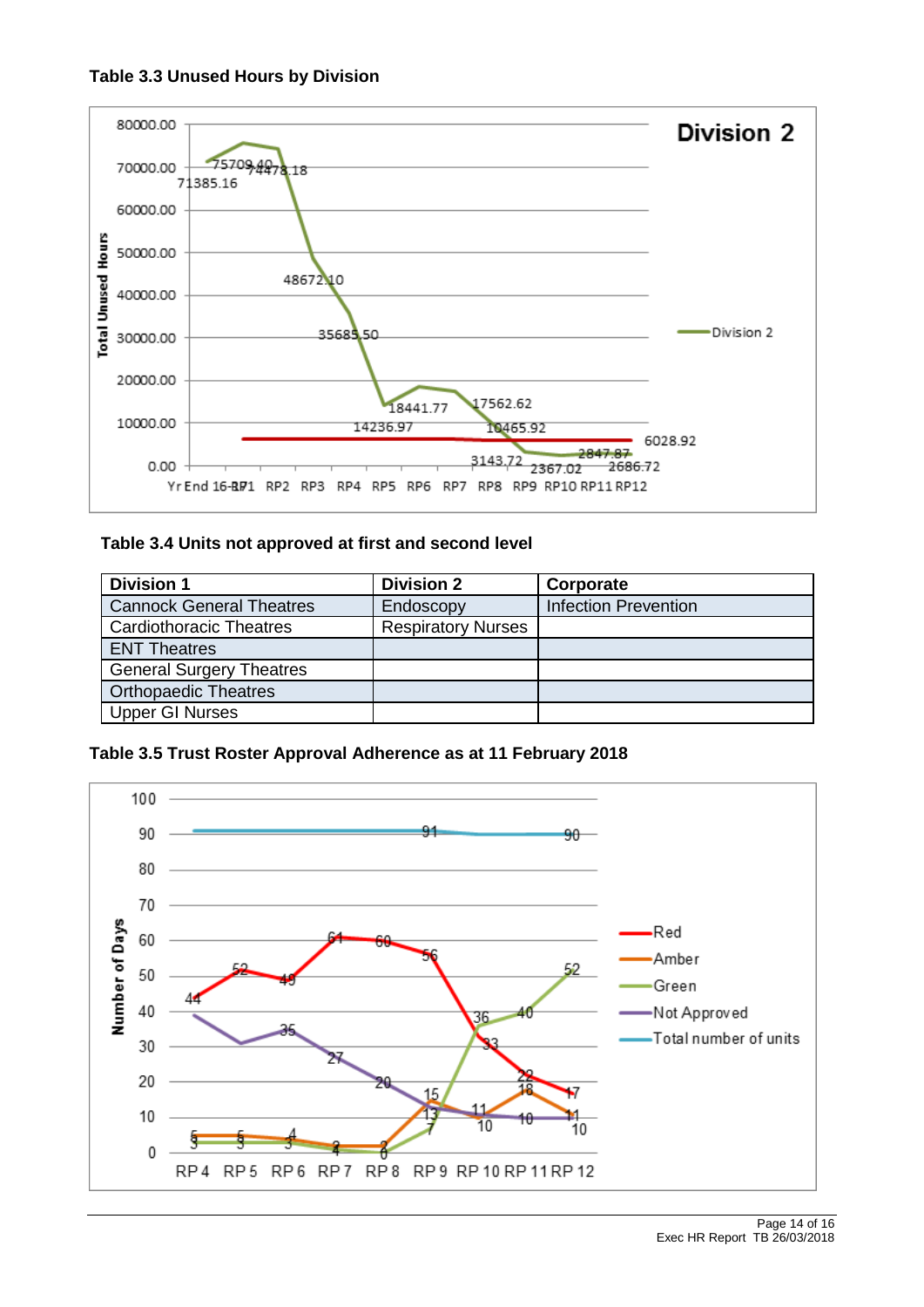# **Appendix 4**

|                              |                                                                                                         |                    |                  |                    |                    |                           |                    |                    |                           |                                                                   |                    |                           |                    |                    |                           |                           | <b>Appendix 4</b>                                                                                        |
|------------------------------|---------------------------------------------------------------------------------------------------------|--------------------|------------------|--------------------|--------------------|---------------------------|--------------------|--------------------|---------------------------|-------------------------------------------------------------------|--------------------|---------------------------|--------------------|--------------------|---------------------------|---------------------------|----------------------------------------------------------------------------------------------------------|
|                              |                                                                                                         |                    |                  |                    |                    |                           |                    |                    |                           | <b>Workforce Information Metrics - Board</b>                      |                    |                           |                    |                    |                           |                           | The Royal Wolverhampton <b>NHS</b>                                                                       |
|                              |                                                                                                         |                    |                  |                    |                    |                           |                    |                    |                           | Data Effective 28th February 2018                                 |                    |                           |                    |                    |                           |                           | <b>NHS Trust</b>                                                                                         |
|                              |                                                                                                         |                    |                  |                    |                    |                           |                    |                    | <b>Full Trust</b>         |                                                                   |                    |                           |                    |                    |                           |                           |                                                                                                          |
|                              |                                                                                                         |                    |                  |                    |                    |                           |                    |                    |                           | $2017 - 18$                                                       |                    |                           |                    |                    |                           | <b>TD Change</b>          |                                                                                                          |
| <b>B01</b>                   | <b>Workforce Profile</b>                                                                                | 2016-17 Position   | <b>Target</b>    | Apr                | May                | Jun                       | Jul                | Aug                | Sep                       | Oct                                                               | <b>Nov</b>         | <b>Dec</b>                | Jan                | Feb                | Mar                       | since<br>31st Mar 17      | <b>Comments</b>                                                                                          |
|                              | B01.1 Substantive Staff WTE<br>B01.2 Substantive Staff WTE (Exc Rotational Doctors)                     | 7150.11<br>6861.66 |                  | 7135.38<br>6849.03 | 7137.14<br>6855.79 | 7136.91<br>6857.56        | 7144.72<br>6869.17 | 7147.22<br>6855.30 | 7201.33<br>6905.85        | 7252.61<br>6955.02                                                | 7271.50<br>6978.91 | 7260.46<br>6970.57        | 7295.78<br>7008.00 | 7314.02<br>7029.56 |                           | 163.91<br>167.90          | nc Permanent, Fixed Term, & Locums with WTE on Payroll                                                   |
|                              | B01.3 Substantive Staff Headcount                                                                       | 8300               |                  | 8293               | 8294               | 8295                      | 8302               | 8301               | 8358                      | 8417                                                              | 8433               | 8410                      | 8453               | 8473               |                           | 173.00                    |                                                                                                          |
|                              | B01.4 Bank Staff Only Headcount                                                                         | 1192               |                  | 1239               | 1271               | 1258                      | 1289               | 1314               | 1318                      | 1375                                                              | 1348               | 1377                      | 1397               | 1426               |                           | 234.00                    | Inc Bank Only with 0.00 WTE on Payroll                                                                   |
|                              | B01.5 % Staff from a BME background                                                                     | 25.48%             |                  | 25.64%             | 25.96%             | 26.03%                    | 26.22%             | 26.43%             | 26.63%                    | 26.67%<br>Data Owner: Workforce Planning & Business Information   | 26.52%             | 26.69%                    | 26.78%             | 26.79%             |                           | 1.31%                     |                                                                                                          |
|                              |                                                                                                         |                    |                  |                    |                    |                           |                    |                    |                           |                                                                   |                    |                           |                    |                    |                           |                           |                                                                                                          |
| <b>B02</b>                   | <b>Workforce Profile by Staff Group</b>                                                                 | 2016-17 Position   | <b>Target</b>    |                    |                    |                           |                    |                    |                           | $2017 - 18$                                                       |                    |                           |                    |                    |                           | TD Change<br>since        | <b>Comments</b>                                                                                          |
|                              |                                                                                                         |                    |                  | Apr                | May                | Jun                       | Jul                | Aug                | Sep                       | Oct                                                               | <b>Nov</b>         | Dec                       | Jan                | Feb                | Mar                       | 31st Mar 17               |                                                                                                          |
| <b>B02.1</b>                 | Change in Workforce Profile WTE (Exc Rotational Doctors)<br>B02.2 Starters WTE (Exc Rotational Doctors) |                    | $10\%$ > Leavers | $-12.62$<br>47.86  | 6.76<br>59.26      | 1.78<br>58.57             | 11.61<br>77.29     | $-13.87$<br>60.67  | 50.55<br>138.50           | 49.16<br>100.66                                                   | 23.89<br>75.61     | $-8.34$<br>50.18          | 37.43<br>82.14     | 21.56<br>71.82     |                           | 167.90<br>822.56          | Exc Rotational Doctors<br>Exc Rotational Doctors; Inc Internal Movements                                 |
|                              | B02.3 Leavers WTE (Exc Rotational Doctors)                                                              |                    | 57.15            | 60.48              | 52.50              | 56.79                     | 65.68              | 74.54              | 87.95                     | 51.50                                                             | 51.72              | 58.52                     | 44.71              | 64.46              |                           | 668.85                    | <b>Exc Rotational Doctors</b>                                                                            |
|                              | <b>B02.4 TUPE Starters WTE</b>                                                                          |                    |                  | 8.60               | 0.00               | 0.00                      | 7.61               | 0.00               | 15.36                     | 17.35                                                             | 0.89               | 0.00                      | 1.00               | 8.42               |                           | 59.23                     | Identifies change in WTE due to TUPE                                                                     |
|                              | B02.5 TUPE Leavers WTE                                                                                  |                    |                  | 1.00               | 1.00               | 0.00                      | 0.00               | 0.00               | 0.00                      | 0.00<br>Data Owner: Workforce Planning & Business Information     | 0.00               | 0.00                      | 0.00               | $\mathbf 0$        |                           | 2.00                      | Identifies change in WTE due to TUPE                                                                     |
|                              |                                                                                                         |                    |                  |                    |                    |                           |                    |                    |                           |                                                                   |                    |                           |                    |                    |                           |                           |                                                                                                          |
| <b>B03</b>                   | <b>Workforce Profile by Staff Group</b>                                                                 | 2016-17 Position   | <b>Target</b>    |                    |                    |                           |                    |                    |                           | $2017 - 18$                                                       |                    |                           |                    |                    |                           | <b>YTD Chang</b><br>since | Comments                                                                                                 |
|                              |                                                                                                         |                    |                  | Apr                | May                | Jun                       | Jul                | Aug                | Sep                       | Oct                                                               | <b>Nov</b>         | <b>Dec</b>                | Jan                | Feb                | Mar                       | 31st Mar 17               |                                                                                                          |
| <b>B03.1</b>                 | Additional Professional, Scientific, and Technical WTE<br><b>B03.2</b> Additional Clinical Services WTE | 231.51<br>1242.02  |                  | 230.06<br>1240.89  |                    |                           | 230.72<br>1250.93  |                    |                           | 231.94<br>1241.54                                                 |                    |                           | 234.86<br>1247.90  |                    |                           | 3.35<br>5.88              |                                                                                                          |
|                              | B03.3 Administrative and Clerical WTE                                                                   | 1537.87            |                  | 1528.91            |                    |                           | 1541.13            |                    |                           | 1578.33                                                           |                    |                           | 1605.94            |                    |                           | 68.06                     |                                                                                                          |
|                              | <b>B03.4</b> Allied Health Professionals WTE                                                            | 401.77             |                  | 396.14             |                    |                           | 382.16             |                    |                           | 393.88                                                            |                    |                           | 396.29             |                    |                           | $-5.47$                   |                                                                                                          |
| <b>B03.5</b>                 | <b>Estates and Ancillary WTE</b>                                                                        | 559.13             |                  | 559.48             |                    | <b>Reported Quarterly</b> | 556.60             |                    | <b>Reported Quarterly</b> | 557.55                                                            |                    | <b>Reported Quarterly</b> | 552.61             |                    | <b>Reported Quarterly</b> | $-6.51$                   | Inc Permanent, Fixed Term, & Locums with WTE on Payroll                                                  |
| <b>B03.6</b>                 | <b>Healthcare Scientists WTE</b><br><b>B03.7</b> Medical and Dental WTE                                 | 239.88<br>768.38   |                  | 243.01<br>767.43   |                    |                           | 249.00<br>771.65   |                    |                           | 252.15<br>814.35                                                  |                    |                           | 225.24<br>493.64   |                    |                           | $-14.64$<br>$-274.74$     |                                                                                                          |
|                              | B03.8 Nursing and Midwifery Registered WTE                                                              | 2129.56            |                  | 2128.46            |                    |                           | 2128.52            |                    |                           | 2151.88                                                           |                    |                           | 2162.72            |                    |                           | 33.16                     |                                                                                                          |
|                              | B03.9 Students WTE                                                                                      | 40.00              |                  | 41.00              |                    |                           | 34.00              |                    |                           | 31.00                                                             |                    |                           | 30.00              |                    |                           | $-10.00$                  |                                                                                                          |
|                              |                                                                                                         |                    |                  |                    |                    |                           |                    |                    |                           | Data Owner: Workforce Planning & Business Information             |                    |                           |                    |                    |                           |                           |                                                                                                          |
|                              |                                                                                                         |                    |                  |                    |                    |                           |                    |                    |                           | $2017 - 18$                                                       |                    |                           |                    |                    |                           |                           |                                                                                                          |
| <b>B04</b>                   | <b>Vacancy Rate</b>                                                                                     | 2016-17 Position   |                  | Apr                | May                | Jun                       | Jul                | Aug                | Sep                       | Oct                                                               | <b>Nov</b>         | <b>Dec</b>                | Jan                | Feb                | Mar                       | <b>TD Position</b>        | <b>Comments</b>                                                                                          |
| B04.1 Total                  |                                                                                                         | 8.70%              | 10.50%           | 10.32%             | 10.21%             | 9.98%                     | 9.78%              | 10.21%             | 9.70%                     | 9.68%                                                             | 9.14%              | 9.43%                     | 8.88%              | 8.74%              |                           | 8.74%                     |                                                                                                          |
|                              | B04.2 Registered Nursing, Midwifery and Health Visiting Staff                                           | 9.67%              | 10.50%           | 10.54%             | 9.72%              | 8.82%                     | 8.44%              | 9.81%              | 9.87%                     | 8.45%                                                             | 8.12%              | 8.39%                     | 8.27%              | 7.52%              |                           | 7.52%                     |                                                                                                          |
| <b>B04.3</b>                 | <b>Qualified AHP</b><br>B04.4 Support to Clinical Staff                                                 | 10.11%             | 10.50%<br>10.50% | 13.87%<br>9.93%    | 14.62%<br>10.23%   | 14.55%<br>7.52%           | 12.65%<br>6.14%    | 14.61%<br>7.76%    | 12.54%<br>6.03%           | 13.46%<br>10.07%                                                  | 11.96%<br>10.30%   | 12.10%<br>9.75%           | 8.72%<br>9.05%     | 9.01%<br>8.65%     |                           | 9.01%<br>8.65%            | WTE Staff in Post in ESR vs Budgeted in Finance<br>Staff Group definitions determined by NHS Improvement |
|                              | B04.5 NHS Infrastructure                                                                                | 5.51%              | 10.50%           | 11.01%             | 10.31%             | 13.53%                    | 15.52%             | 15.38%             | 15.85%                    | 12.87%                                                            | 10.93%             | 11.54%                    | 10.77%             | 10.10%             |                           | 10.10%                    |                                                                                                          |
|                              | B04.6 Medical Staff                                                                                     | 12.33%             | 10.50%           | 15.48%             | 16.15%             | 16.44%                    | 16.58%             | 14.68%             | 13.55%                    | 12.08%                                                            | 12.26%             | 12.95%                    | 12.63%             | 12.85%             |                           | 12.85%                    |                                                                                                          |
|                              |                                                                                                         |                    |                  |                    |                    |                           |                    |                    |                           | Data Owners: Finance & Workforce Planning & Business Intelligence |                    |                           |                    |                    |                           |                           |                                                                                                          |
|                              |                                                                                                         |                    |                  |                    |                    |                           |                    |                    |                           | $2017 - 18$                                                       |                    |                           |                    |                    |                           |                           |                                                                                                          |
| <b>B05</b>                   | <b>Turnover (Rolling Previous 12 Months)</b>                                                            | 2016-17 Position   | <b>Target</b>    | Apr                | May                | Jun                       | Jul                | Aug                | Sep                       | Oct                                                               | <b>Nov</b>         | Dec                       | Jan                | Feb                | Mar                       | <b>TD Position</b>        | <b>Comments</b>                                                                                          |
| <b>BO5.1</b>                 | % Total Workforce Turnover                                                                              | 12.19%             |                  | 12.02%             | 11.91%             | 11.87%                    | 11.68%             | 11.46%             | 11.09%                    | 11.00%                                                            | 10.73%             | 10.96%                    | 10.82%             | 10.27%             |                           | 10.27%                    | Exc Rotational Drs (reflects NHS Digital Benchmarked data)                                               |
| <b>B05.2</b><br><b>BO5.3</b> | % Normalised Workforce Turnover<br>% Normalised: Additional Professional, Scientific, and Technic       | 10.89%<br>$\sim$   | 10.50%<br>10.50% | 10.89%<br>11.48%   | 10.24%<br>10.30%   | 10.95%<br>10.73%          | 10.40%<br>10.26%   | 9.82%<br>10.81%    | 9.93%<br>9.82%            | 9.82%<br>9.28%                                                    | 8.31%<br>8.07%     | 10.05%<br>8.72%           | 10.26%<br>8.94%    | 9.74%<br>8.82%     |                           | 9.74%<br>8.82%            |                                                                                                          |
| <b>B05.4</b>                 | % Normalised: Additional Clinical Services                                                              | $\sim$             | 10.50%           | 9.77%              | 9.85%              | 9.76%                     | 9.46%              | 9.64%              | 10.01%                    | 10.34%                                                            | 10.16%             | 10.15%                    | 1.04%              | 10.01%             |                           | 10.01%                    |                                                                                                          |
| <b>B05.5</b>                 | % Normalised: Administrative and Clerical                                                               | $\sim$             | 10.50%           | 10.20%             | 10.51%             | 10.09%                    | 9.53%              | 9.18%              | 8.91%                     | 8.94%                                                             | 8.67%              | 9.22%                     | 9.08%              | 8.77%              |                           | 8.77%                     |                                                                                                          |
| <b>B05.6</b>                 | % Normalised: Allied Health Professionals                                                               |                    | 10.50%           | 10.43%             | 11.70%             | 11.14%                    | 11.90%             | 10.15%             | 11.72%                    | 11.95%                                                            | 12.22%             | 12.38%                    | 13.00%             | 12.33%             |                           | 12.33%                    | ixc Rotational Drs, Students, TUPE Transfers, End of Fixed Term                                          |
| <b>B05.7</b><br><b>B05.8</b> | % Normalised: Estates and Ancillary<br>% Normalised: Healthcare Scientists                              | $\sim$<br>$\sim$   | 10.50%<br>10.50% | 6.17%<br>10.21%    | 6.19%<br>9.36%     | 7.00%<br>8.58%            | 7.22%<br>8.51%     | 7.44%<br>8.22%     | 7.56%<br>7.62%            | 7.40%<br>7.56%                                                    | 8.25%<br>7.61%     | 8.05%<br>7.60%            | 8.35%<br>6.57%     | 7.65%<br>5.88%     |                           | 7.65%<br>5.88%            |                                                                                                          |
|                              | B05.9 % Normalised: Medical and Dental                                                                  |                    | 10.50%           | 7.05%              | 11.24%             | 7.58%                     | 8.85%              | 6.71%              | 6.61%                     | 5.67%                                                             | 5.02%              | 8.50%                     | 10.83%             | 6.45%              |                           | 6.45%                     |                                                                                                          |
|                              | B05.10 % Normalised: Nursing and Midwifery Registered                                                   |                    | 10.50%           | 11.06%             | 10.92%             | 10.97%                    | 11.18%             | 11.62%             | 11.96%                    | 11.76%                                                            | 11.46%             | 11.45%                    | 11.65%             | 11.51%             |                           | 11.51%                    |                                                                                                          |
|                              |                                                                                                         |                    |                  |                    |                    |                           |                    |                    |                           | Data Owner: Workforce Planning & Business Information             |                    |                           |                    |                    |                           |                           |                                                                                                          |
|                              |                                                                                                         |                    |                  |                    |                    |                           |                    |                    |                           | $2017 - 18$                                                       |                    |                           |                    |                    |                           |                           |                                                                                                          |
| <b>B06</b>                   | <b>Retention Rate</b>                                                                                   | 2016-17 Position   |                  | Apr                | May                | Jun                       | Jul                | Aug                | Sep                       | Oct                                                               | <b>Nov</b>         | Dec                       | Jan                | Feb                | Mar                       | <b>TD Position</b>        | <b>Comments</b>                                                                                          |
| <b>B06.1</b>                 | Retention Rate (12 months)                                                                              | 89.60%             |                  | 89.54%             | 89.77%             | 89.61%                    | 89.82%             | 90.01%             | 90.29%                    | 90.48%                                                            | 90.61%             | 90.45%                    | 90.49%             | 90.50%             |                           | 90.50%                    | No. Employees with 1 or more years service / No. Employees employed                                      |
|                              | B06.2 Retention Rate (18 months)<br>B06.3 Retention Rate (24 months)                                    | 85.46%<br>81.22%   |                  | 85.34%<br>80.86%   | 85.38%<br>81.00%   | 85.45%<br>81.17%          | 85.28%<br>81.21%   | 85.06%<br>81.65%   | 85.13%<br>81.58%          | 85.64%<br>81.87%                                                  | 85.84%<br>81.88%   | 85.14%<br>81.88%          | 85.81%<br>81.78%   | 87.21%<br>81.60%   |                           | 87.21%<br>81.60%          | 12m ago x 100. Exc Rotational Drs, Students, TUPE Transfers, Clinical<br>Fellows, & Fixed Term Contracts |
|                              |                                                                                                         |                    |                  |                    |                    |                           |                    |                    |                           |                                                                   |                    |                           |                    |                    |                           |                           |                                                                                                          |

**Data Owner: Workforce Planning & Business Information**